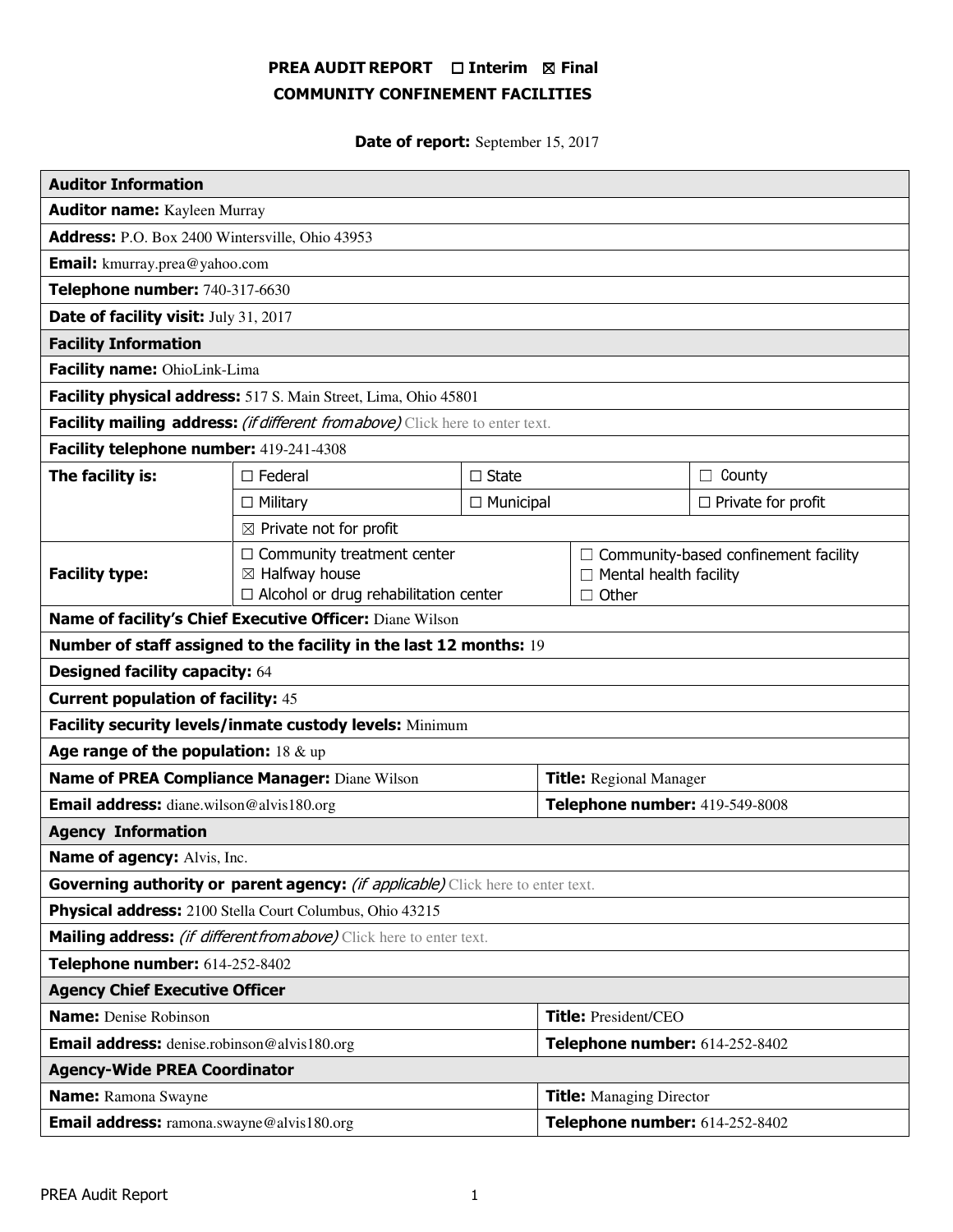# AUDIT FINDINGS

# NARRATIVE

The PREA audit for OhioLink-Lima Halfway House was conducted on July 31, 2017 in Lima, Ohio. As part of the Alvis House residential corrections program, the facility focuses on successful transition from correctional supervision to community. The facility emailed the auditor documentation relevant to showing compliance with each of the standards. This documentation included the pre-audit questionnaire, policy and procedure, facility floor plan with camera coverage marked, MOU's, staffing plan, and other PREA forms. The auditor received this information prior to the audit and received additional documentation while conducting the onsite visit.

During the audit, the auditor toured the facility and conducted informal and formal staff and client interviews. It was noted during the tour that multiple PREA audit notices were posted in conspicuous places throughout the facility. The notices included the name and address of the PREA auditor and the date posted was six weeks prior to audit. All client areas including the bathroom has posters which informs clients on the ways in which they can report an allegation; the phone numbers and addresses of agencies they can report including anonymously; and that they can report to any staff member at any time in writing or verbally. Staff post areas have a PREA posters which includes first responder duties and the facility's coordinated response plan.

Five random clients were interviewed by the auditor. There were no residents who identified as LGBTI, so a random sample of clients was chosen from the various dorm rooms. Residents were asked about their experience with PREA education, allegation reporting, communication with staff, safety, restrooms, knock and announcements, grievance procedures, pat downs, PREA brochures and postings, and the zero tolerance policy.

Also interviewed were specialized staff. This staff includes the PREA Coordinator (also Investigator), PREA Manager (also Investigator), CRS Supervisor, and Human Resource Generalist. The local hospitals SANE Coordinator, and Crisis Victim Services Director were not able to be interviewed. The auditor reviewed both agencies' websites and MOU agreement. The facility does not provide on-site medical or mental health services. Random staff were questioned about PREA training, how to report, to whom to report, filing reports, investigations, conducting interviews, follow-up and monitoring retaliation, first responder duties, and the facility's coordinated response plan.

After a brief opening with agency staff, the auditor toured the facility. The tour consisted of examining all dorm areas, group rooms, day rooms, bathrooms, operations post, utility areas, and maintenance areas. A review of employee files, training records, PREA acknowledgments, PREA forms, and data logs were also completed. The auditor gave a closeout and shared some of the immediate findings.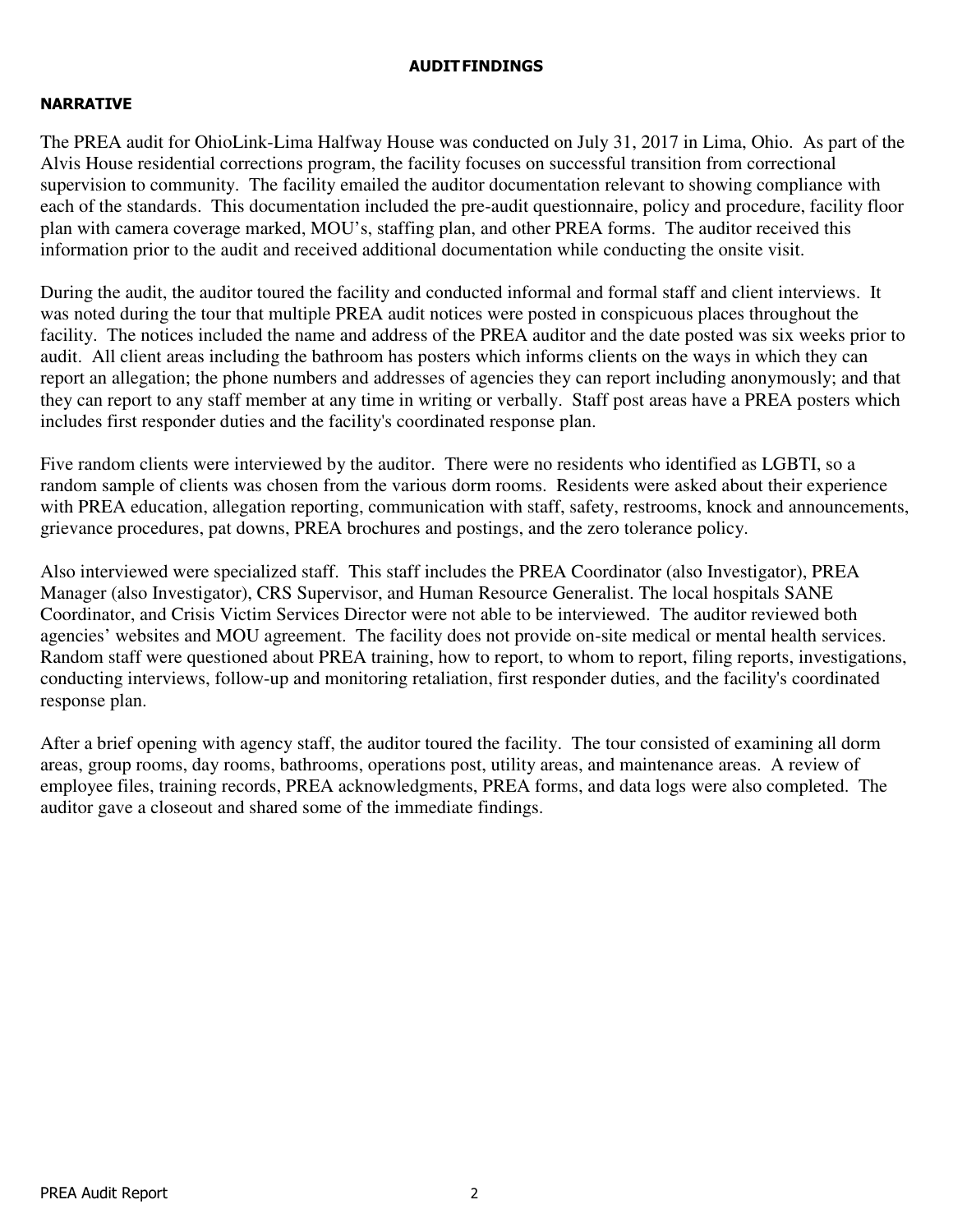# DESCRIPTION OF FACILITY CHARACTERISTICS

OhioLink-Lima is a halfway house located in Lima, Ohio that serves adult male felony offenders. The facility is a one story building that is currently being remodeled. The current facility can house up to 64 offenders. Once the renovation is complete, the facility will be able to house 120 offenders. To access the facility, one must be buzzed into a lobby area where they will be sign-in by staff. Clients would access the entrance and be subject to a pat-down which is visible by video surveillance or residents may receive an enhanced pad down.

The facility is equipped with 35 surveillance cameras which can record and play back up to 30 days. The cameras are placed strategically throughout the interior and exterior of the building. There are also multiple security mirrors to enhance security in vulnerable areas. The facility has a cafeteria, exercise room, and outside recreation space. The outdoor space is not surrounded by a fence so clients must be supervised when on the rec yard or out for smoke breaks. The clients also have access to a day room lounge, laundry, dooms, and bathrooms. The facility uses SecurManage system to assist in accountability for conducting four head counts per shift and circulation rounds every 30 minutes, as well as security and perimeter checks throughout the facility. Community Reentry Specialist (CRS) are required to conduct more frequent checks in areas that are considered blind spot areas.

There are several dorms in the housing units. The dorms are set up to provide maximum clear views when entering the room. All client dorm room doors are solid and all staff knock and announce their presence before entering the room. Clients that have been given a classification of vulnerable or abusive would be housed in one of the dorm rooms closest to the dorm entrance and the main post area. The housing unit is also equipped with a bathroom that offer privacy for clients (see standard 115.215 to see full bathroom description).

The new construction area will house all program areas once completed. The PREA Coordinator is working with administration and the construction crew on insuring the new wing enhances the facility's ability to detect, pretect, and respond to sexual harassment or sexual abuse.

The facility offers several programs designed to successfully reintegrate offenders back into the community. Reentry Services include cognitive behavioral treatment, chemical dependency treatment, workforce development, case management, mentoring, housing assistance, and links to community services and support; the GED Program serves as the first step toward attending college or technical skills training and helping clients achieve financial stability; the Workforce Development Program provides job readiness training, skills training, job placement assistance, mentoring, and job retention support.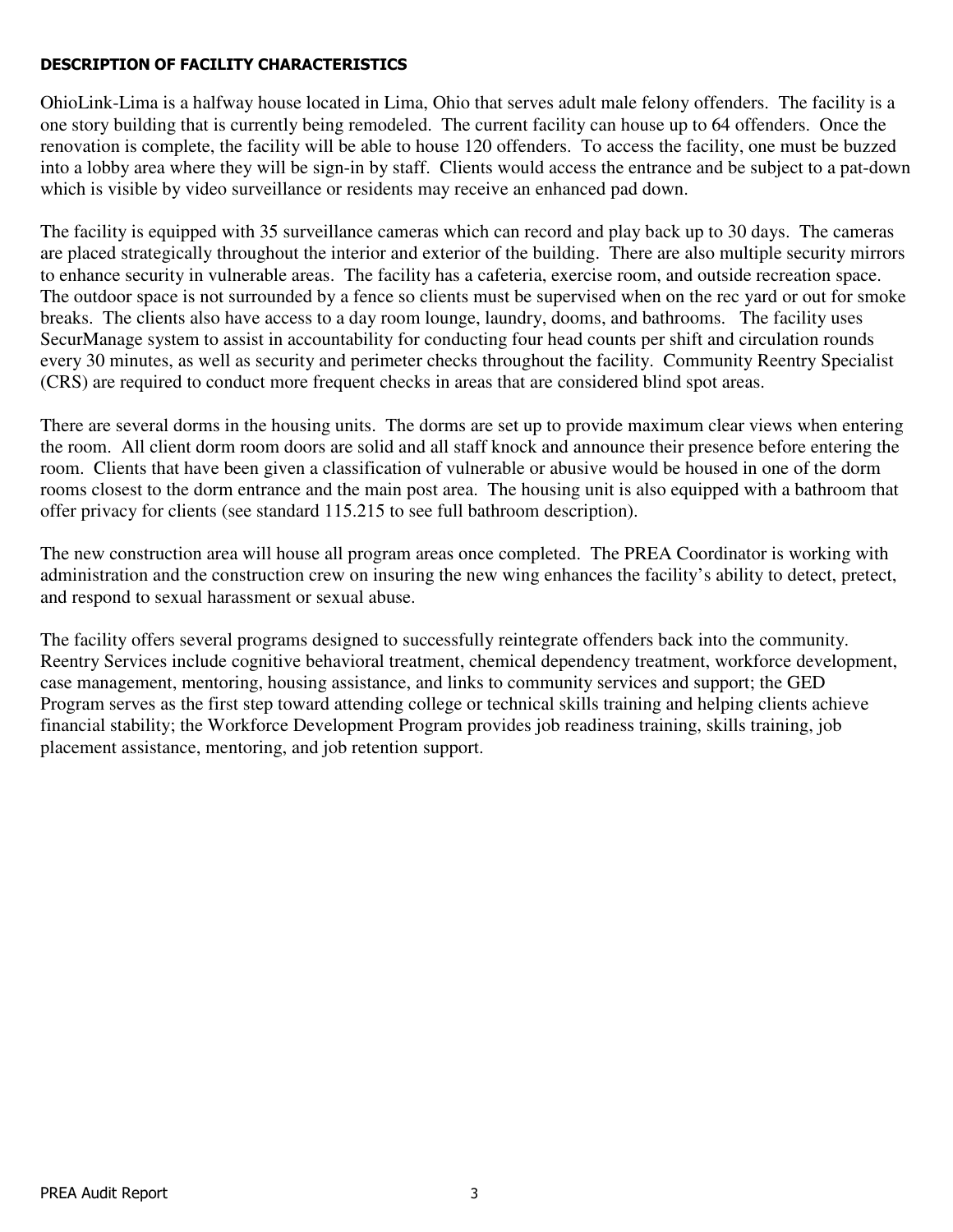### SUMMARY OF AUDIT FINDINGS

OhioLink-Lima Halfway House has had zero PREA allegations during this audit cycle. OhioLink-Lima staff interviewed indicated that they received formal PREA training during orientation as well as monthly as part of their annual training. Staff on all three shifts including security and program staff were able to discuss their responsibility as a first responder, how to report or respond to an allegation of sexual abuse, sexual harassment, or retaliation.

Staff were sure of their education and training and would be capable to responding to any allegation appropriately. Clients interviews from the facility seemed well versed on their rights under the PREA standards and knew who and how they could report including anonymously. All clients receive information at intake with the phone number and address of inside and outside agencies that could help and knew the location of posters. Services with the Crisis Victim Services for victim advocacy services and with St. Rita's Medical Center for SANE practitioners are in place.

Overall, the auditor was left with the impression that the agency as a whole and the facility specifically take PREA compliance seriously. The agency has implemented policies and practices that allow facility leadership to provide their staff with training and equipment that ensures the safety of all clients. This is the facility's second PREA audit and facility and agency management continue to make maintaining client safety and security a priority. While the facility met all standard requirements, management readily accepted auditor recommendations for best practices in select areas. The facility was not just interested in meeting minimum requirements but has created a culture where all staff and clients feel comfortable reporting any concerns that they have and trust that these concerns will be taken seriously and investigated.

Number of standards exceeded: 1

Number of standards met: 39

Number of standards not met: 0

Number of standards not applicable: 2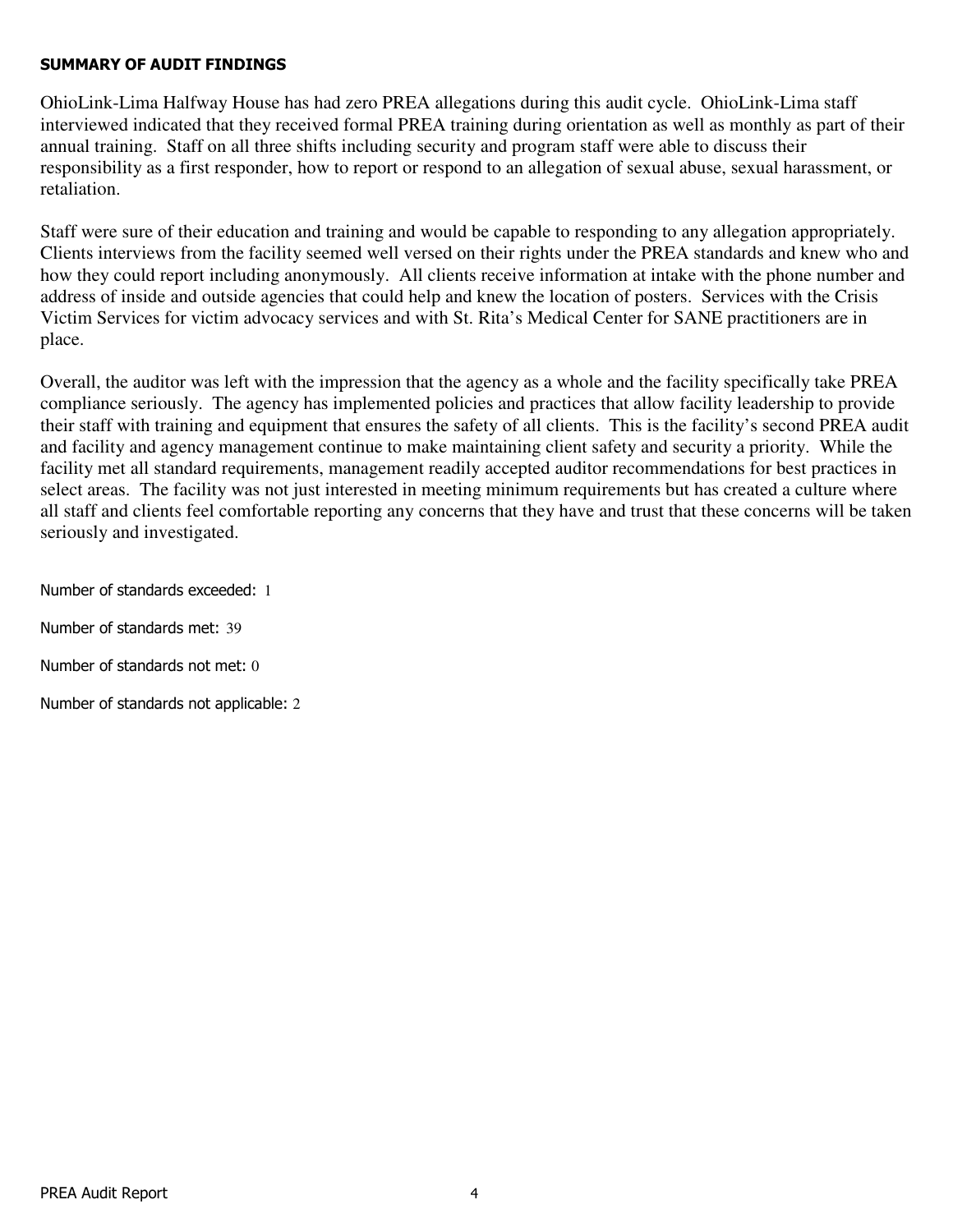### Standard 115.211 Zero tolerance of sexual abuse and sexual harassment; PREA Coordinator

- ☐ Exceeds Standard (substantially exceeds requirement of standard)
- $\boxtimes$  Meets Standard (substantial compliance; complies in all material ways with the standard for the relevant review period)
- ☐ Does Not Meet Standard (requires corrective action)

Auditor discussion, including the evidence relied upon in making the compliance or non-compliance determination, the auditor's analysis and reasoning, and the auditor's conclusions. This discussion must also include corrective action recommendations where the facility does not meet standard. These recommendations must be included in the Final Report, accompanied by information on specific corrective actions taken by the facility.

OhioLink-Lima adheres to the Alvis House agency zero tolerance policy. The policy outlines the facility's approach to preventing, detecting, and responding to sexual abuse and sexual harassment.

The agency's Managing Director serves as the agency wide PREA Coordinator and reports to the agency's President/CEO. The auditor spoke with the PREA Coordinator concerning her authority to develop, implement, and oversee the agency's efforts to comply with PREA standards. During the interview, it was clear that the PREA Coordinator has sufficient time and authority to implement the agency's policies and practices in an effort to obtain and maintain compliance.

At the OhioLink-Lima facility, the Regional Director serves as the facility PREA manager. The Regional Director would report any PREA related issues to the Coordinator. During the interview, the Regional Director noted that she has sufficient time and authority to implement all policies and practices related to obtain and maintaining compliance with PREA standards.

Review: Policy and procedure Interview with PREA Coordinator/Managing Director Interview with PREA Manager/Regional Director Past Interview with President/CEO

### Standard 115.212 Contracting with other entities for the confinement of residents

- ☐ Exceeds Standard (substantially exceeds requirement of standard)
- $\Box$  Meets Standard (substantial compliance; complies in all material ways with the standard for the relevant review period)
- ☐ Does Not Meet Standard (requires corrective action)

Auditor discussion, including the evidence relied upon in making the compliance or non-compliance determination, the auditor's analysis and reasoning, and the auditor's conclusions. This discussion must also include corrective action recommendations where the facility does not meet standard. These recommendations must be included in the Final Report, accompanied by information on specific corrective actions taken by the facility.

N/A: The PREA Coordinator reports that the facility is operated by a private agency and does not contract with other agencies for offender placement

### Standard 115.213 Supervision and monitoring

- $\Box$  Exceeds Standard (substantially exceeds requirement of standard)
- $\boxtimes$  Meets Standard (substantial compliance; complies in all material ways with the standard for the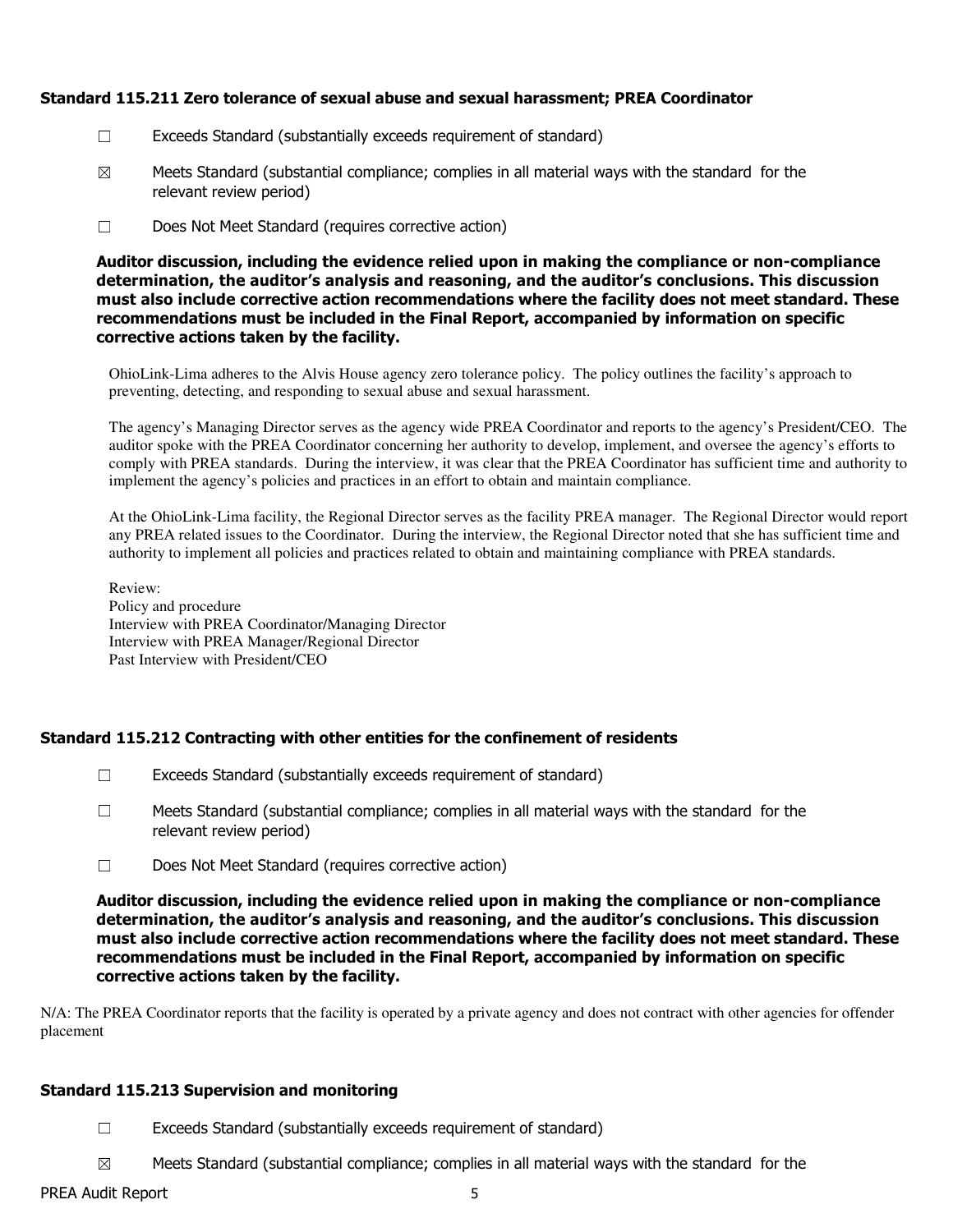relevant review period)

#### ☐ Does Not Meet Standard (requires corrective action)

### Auditor discussion, including the evidence relied upon in making the compliance or non-compliance determination, the auditor's analysis and reasoning, and the auditor's conclusions. This discussion must also include corrective action recommendations where the facility does not meet standard. These recommendations must be included in the Final Report, accompanied by information on specific corrective actions taken by the facility.

The agency has a policy requiring each facility complete a staffing plan that provides for adequate levels of staffing and where appropriate video monitoring equipment to protect clients against sexual misconduct. The staffing plan reviews the physical elements of the building including the placement of cameras and identified blind spot areas; plans for prevention and detection including coverage of blind spot areas, requiring staff to have blinds or doors open when clients are in the office, and proper placement of SecurManage scan tags to ensure CRS staff are conducting proper and timely tours throughout the facility; and ensuring proper staff to clients ratios and that staff have been properly trained on the PREA standards. The plan also reviews the number and types of allegations during that year and ensures all recommendations have been implemented.

The facility has a total of 35 cameras (internally and externally) that aid in the supervision of clients. The cameras record to a digital server and are capable of a thirty day play back. There is a main entrance that all visitors and residents must ring buzzer to gain access to the mail lobby area. A Community Reentry Specialist (CRS) mans the main post 24 hours a day. This staff member will monitor cameras, complete pat downs on clients entering the building, sign clients in and out of the building, and grant access to visitors who must be buzzed into the facility and sign-in. Clients have supervised smoke breaks and recreation yard time. Currently there is no fence around the facility or recreation yard; however, the facility is currently adding on to the existing facility and plans of adding a fence. The new wing of the facility is locked down with no resident access without staff escorts (the laundry room is in this area). Emergency exits doors are alarmed and CRS staff complete four house checks per shift and a walkthrough every 30 minutes.

The plan is required to be reviewed annually.

During the most recent review, the PREA Coordinator along with the Regional Director and Operations Manager completed a walkthrough of the facility and discussed areas of concern and implemented a plan of action to correct all deficiencies. This is the facility's second PREA audit and the auditor noted corrective action implementation from recommendations on the first audit. The auditor toured the new construction area where the facility has implemented prevention strategies such as windows in all staff office windows and group rooms.

There have been no reports of deviations to the staffing plan.

Review: Policy and procedure Facility tour Staffing plan Floor plan with identified blind spots Interview with PREA Coordinator Interview with Regional Director

### Standard 115.215 Limits to cross-gender viewing and searches

- ☐ Exceeds Standard (substantially exceeds requirement of standard)
- $\boxtimes$  Meets Standard (substantial compliance; complies in all material ways with the standard for the relevant review period)
- ☐ Does Not Meet Standard (requires corrective action)

Auditor discussion, including the evidence relied upon in making the compliance or non-compliance determination, the auditor's analysis and reasoning, and the auditor's conclusions. This discussion must also include corrective action recommendations where the facility does not meet standard. These recommendations must be included in the Final Report, accompanied by information on specific corrective actions taken by the facility.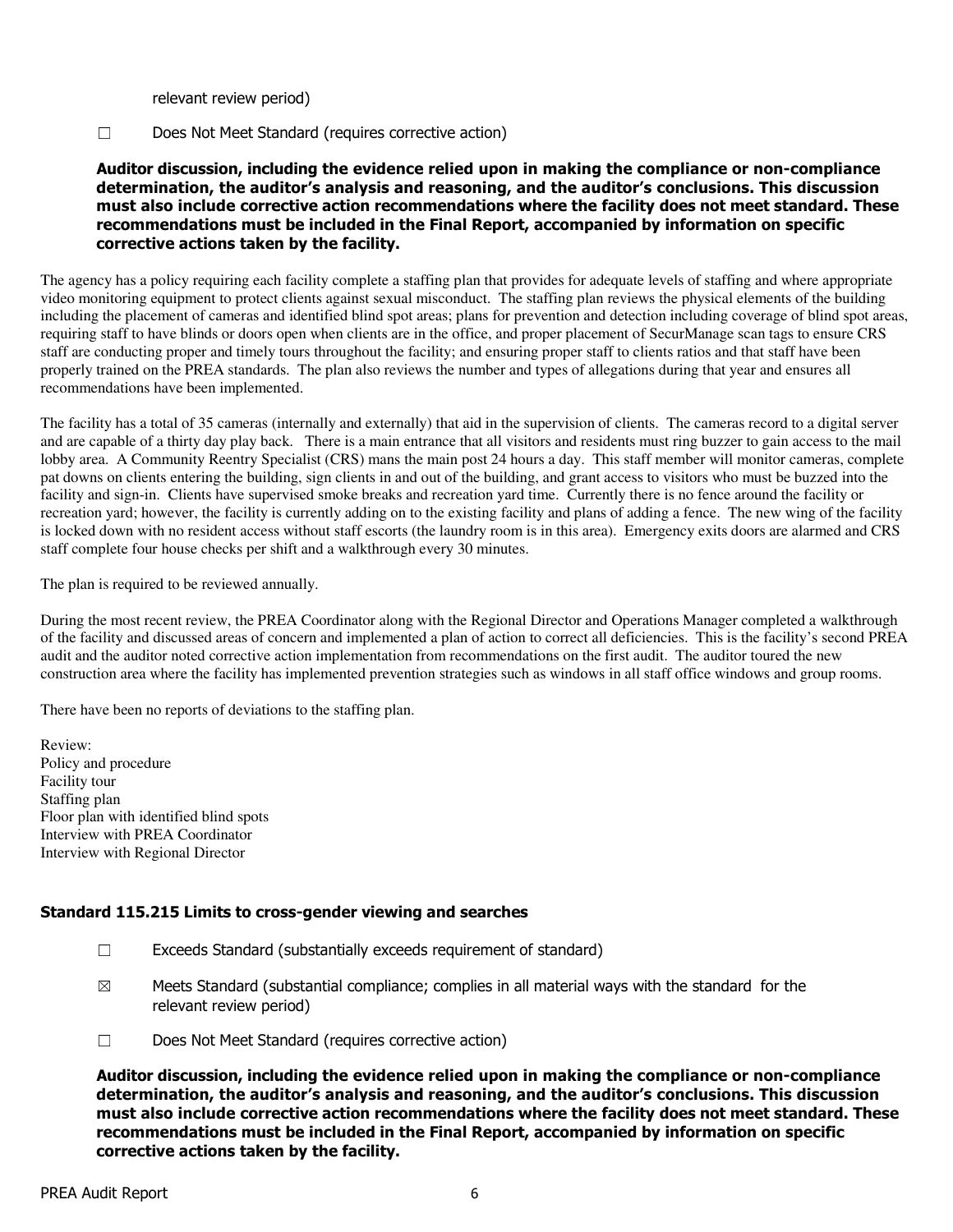Per agency policy, the facility does not permit body cavity or strip searches. The facility house male felony clients and has trained female staff on how to properly pat down a male client. The facility conducts enhanced pat downs (striped to the lowest layer of clothing excluding underclothes). All pat downs including the enhanced pat downs are completed in camera view. All employees are trained on the proper techniques to an enhanced pat down during orientation and again annually at the facility.

The facility allows for clients to shower, perform bodily functions, and dress in areas not viewable to staff. The bathroom in the current wing of the facility has a door to the outside entrance, three toilet stalls with doors, and two urinals. The showers are located on the other side of a partition wall. The shower area has six showers with a curtain. The bathroom in the new wing area has six toilet stalls and a shower area with eleven individual shower stalls with curtains. Staff performing security checks announce themselves before entering the toilet or shower area. The facility has not had an incident of incidental viewing.

The facility has not housed a transgender or intersex client during this audit cycle. The agency has developed a transgender housing policy that has identified specific facilities in the Alvis, Inc. umbrellas that is uniquely equipped to manage, house, and secure a transgender or intersex client safely. The OhioLink-Lima facility has been identified as being capable of housing a transgender or intersex client safely. Once identified and assigned a facility, the client will be place in a room near the main post that offers a more secure environment. The client will be consulted as to their needs for privacy concerning personal hygiene and pat down preference. The agency has a policy for professional, respectful transgender/intersex client pat downs. All staff members are trained during orientation at Alvis House's live academy where staff will practice appropriate pat downs, cross-gender pat downs, and transgender/intersex pat downs on manikins.

During interviews with staff, all indicate that they have been trained properly on how to conduct a variety of pat downs. The staff members felt comfortable with their training and no issues have been reported concerning the pat down process.

During interviews with clients, the auditor noted that all residents reported that the pat downs were conducted professionally and respectfully but at time inconsistent from one staff member to the next. At no time did a resident complain that they were uncomfortable in a sexualized way during a pat down.

Review: Policy and procedure Facility tour Interview with random staff Interview with random clients Interview with PREA Coordinator Interview with Regional Director

#### RECOMMENDATION:

The auditor recommended that the increase the frequency of staff pat down training (especially when a staff member is moving from an allfemale facility to a male facility that conducts cross gender pat downs) and supervisory review of CRS pat downs.

#### FACILITY RESPONSE:

The facility operations managers will increase the frequency in which they monitor CRS pat downs. The agency has recently promoted a Regional Manager to the agency Training Manager that has building operations experience to properly train staff on all types of searches.

#### Standard 115.216 Residents with disabilities and residents who are limited English proficient

- ☐ Exceeds Standard (substantially exceeds requirement of standard)
- $\boxtimes$  Meets Standard (substantial compliance; complies in all material ways with the standard for the relevant review period)
- ☐ Does Not Meet Standard (requires corrective action)

Auditor discussion, including the evidence relied upon in making the compliance or non-compliance determination, the auditor's analysis and reasoning, and the auditor's conclusions. This discussion must also include corrective action recommendations where the facility does not meet standard. These recommendations must be included in the Final Report, accompanied by information on specific corrective actions taken by the facility.

The agency has a policy that calls for the reasonable accommodations for clients that allow for them to be able to benefit from program services. These services are for clients who may have a physical, mental, or cognitive disability or for clients who may be limited English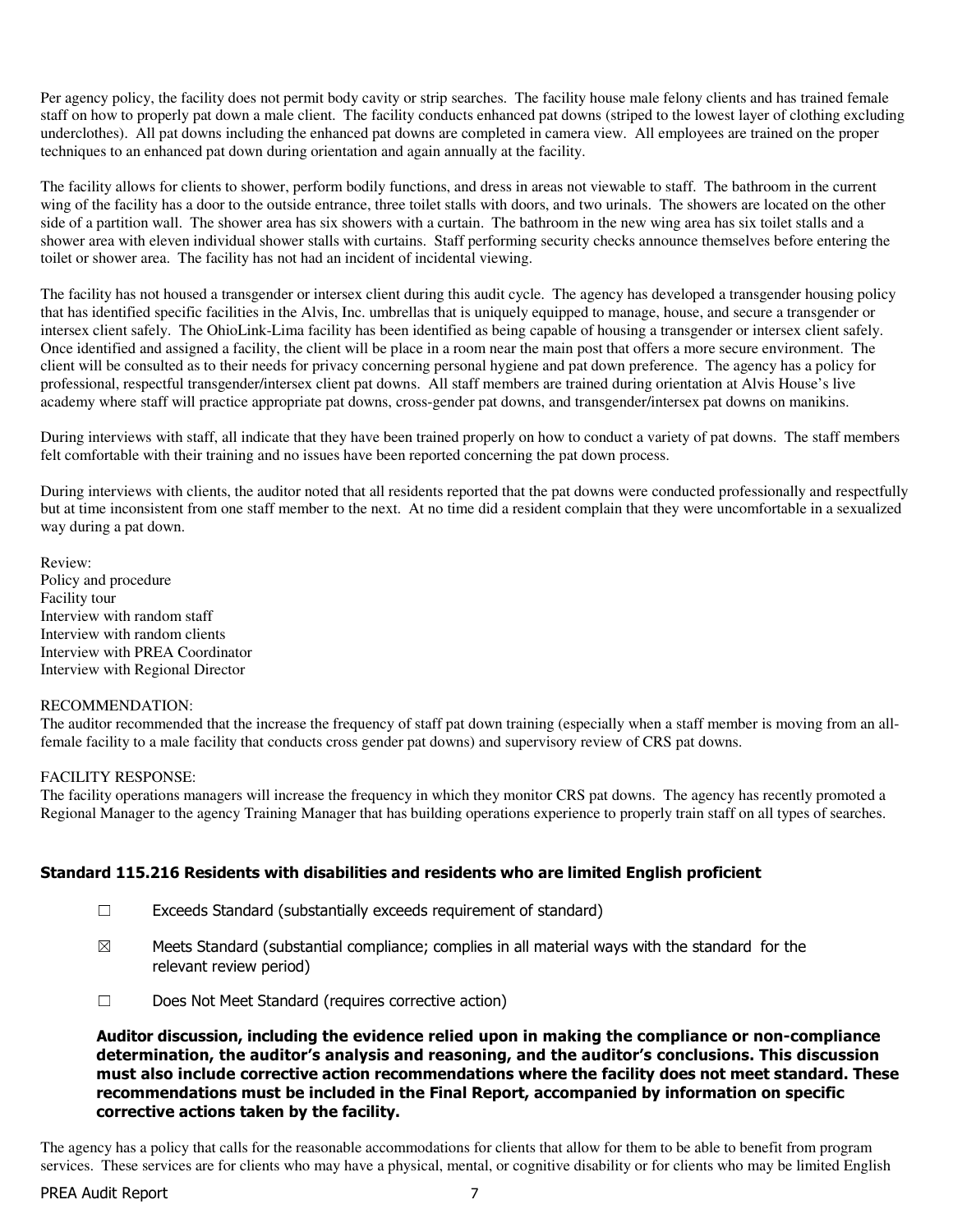proficient. The facility works with community partners to address specific individual needs so that clients can benefit from all aspects of the facility's efforts to prevent, detect, and respond to incidents of sexual abuse and sexual harassment.

The facility staff are instructed to ensure that all aspects of PREA are communicated to all clients regardless of mental, physical, or cognitive disability or language barrier. If there is not a qualified staff member to assist the client, a community partner will be contracted to aid the client in understanding agency rules, PREA, and other regulations. At no time will another client be used for interpretive services unless a delay in services would compromise the client's safety, the performance of first responder duties, or an investigation.

The facility does not currently house any client needing these services.

Review: Policy and procedure Interview with random staff Interview with Regional Director

#### Standard 115.217 Hiring and promotion decisions

- $\Box$  Exceeds Standard (substantially exceeds requirement of standard)
- $\boxtimes$  Meets Standard (substantial compliance; complies in all material ways with the standard for the relevant review period)
- ☐ Does Not Meet Standard (requires corrective action)

Auditor discussion, including the evidence relied upon in making the compliance or non-compliance determination, the auditor's analysis and reasoning, and the auditor's conclusions. This discussion must also include corrective action recommendations where the facility does not meet standard. These recommendations must be included in the Final Report, accompanied by information on specific corrective actions taken by the facility.

Alvis House has a policy that prohibits any of the facilities it operates to hire or promote staff (including contractors and volunteers) that have been convicted of sexual abuse in a prison, jail, lockup, or community confinement facility, nor will they hire or promote anyone who has been civilly or administratively adjudicated to have engaged in sexual abuse in the community. The facility conducts a NCIC/NLETS background check on all employees and volunteers. The agency has a HRIS system that will generate a report annually that list staff that will need to receive a background check. Staff members who work in a facility that houses federal Bureau of Prison offenders will automatically receive a background check every five years as part of the contract renewal. A random review of 12 employee files shows that all employee background checks are up to date. The agency documents all contact with previous employers.

The employee application requires all applicants to reveal if they have been convicted of sexual abuse in a prison, jail, lockup, or community confinement facility or convicted of engaging or attempting to engage in sexual activity in the community by force (over or implied) or coercion, or if the victim did not consent or was unable to consent; and if they have been civilly or administratively adjudicated to have engaged in the above activity.

The agency also has a PREA acknowledgement form that all staff sign. The form reviews the agency's zero tolerance policy and all expectations under the PREA guidelines including the continuing affirmative duty to report any allegation against the employee.

Employees who would like to move up within the agency will have to submit a letter of interest to the HR Department. The HR Department will assess the eligibility of the employee by reviewing performance appraisals, disciplinary records, and personnel action reports. Employees who have a disciplinary report that includes a substantiated allegation of sexual harassment will not be considered for the position.

The auditor reviewed 12 random employee files. The review included on boarding documentation, employment application, reference checks/verification, interview forms, disciplinary records, training records, background checks, employee handbook, code of conduct/ethics acknowledgement, and promotions.

The auditor interviewed the Human Resource Generalist concerning their method for ensuring all employees receive their initial and five year background checks, the process for promotions, and the onboarding process. The HR Generalist reported that if a staff member does not have all proper documentation related to PREA and the onboarding process, notification will be sent to the regional director along with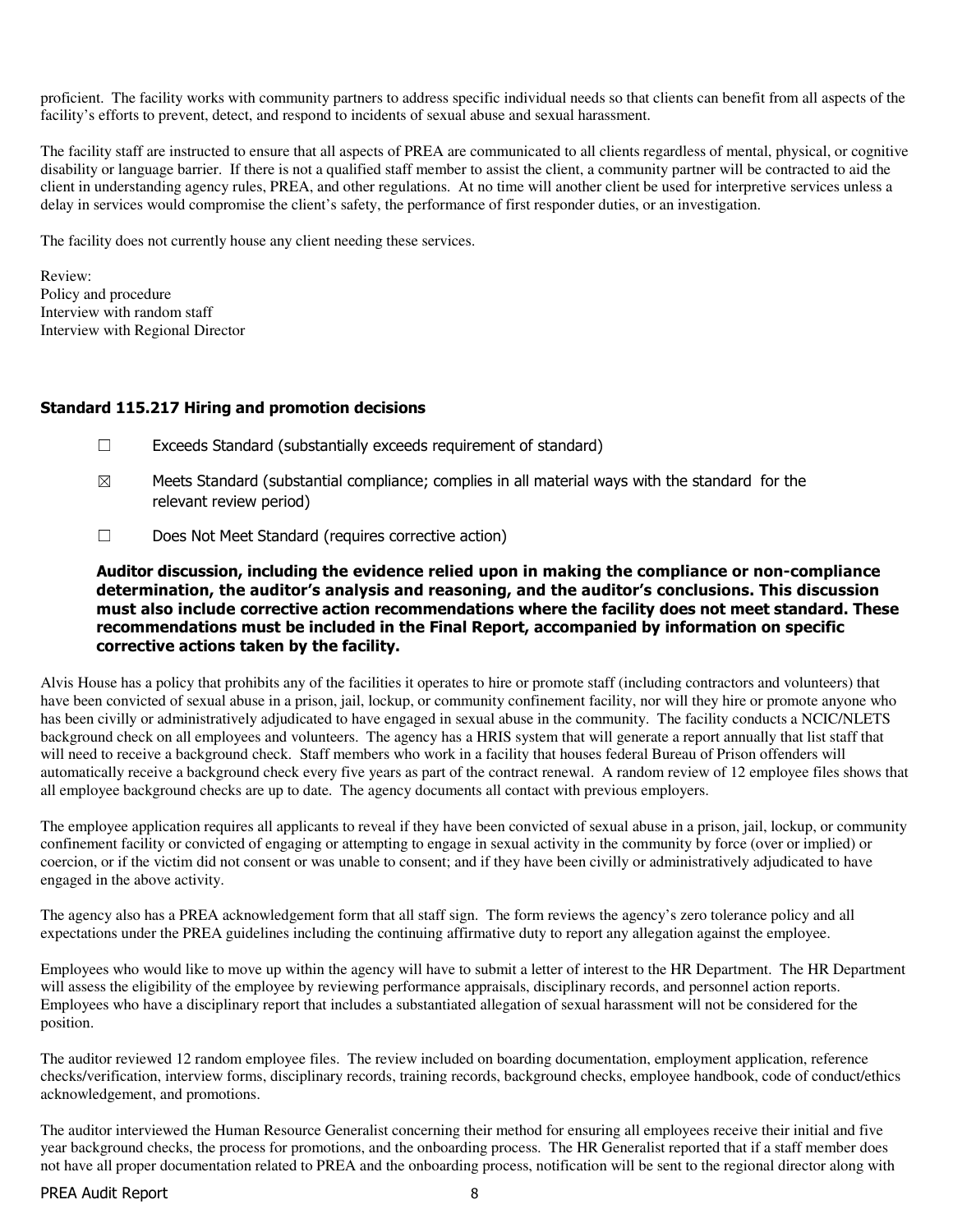instruction on how to correct the deficiency.

During the last audit, it was noted by the auditor that while the HR Department completes reference checks for all candidates for employment, the agency did not document whether they contacted past institutional employers for information on substantiated allegations of sexual abuse or if the employee resigned during a pending investigation of an allegation of sexual abuse. During file reviews this audit cycle, all new employees have a proper reference check if they previously worked in an institution as defined by 42 U.S.C. § 1997.

Review: Policy and procedure Employee ethics acknowledgement Employee files Onboarding documentation Interview with HR Generalist

# Standard 115.218 Upgrades to facilities and technologies

- ☐ Exceeds Standard (substantially exceeds requirement of standard)
- $\boxtimes$  Meets Standard (substantial compliance; complies in all material ways with the standard for the relevant review period)
- ☐ Does Not Meet Standard (requires corrective action)

Auditor discussion, including the evidence relied upon in making the compliance or non-compliance determination, the auditor's analysis and reasoning, and the auditor's conclusions. This discussion must also include corrective action recommendations where the facility does not meet standard. These recommendations must be included in the Final Report, accompanied by information on specific corrective actions taken by the facility.

The facility is planning substantial expansion to the current facility. The expansion will be a completely new facility with new client bathrooms, dorm rooms, group rooms, lounges, and staff offices. There will be a CRS desk and access to the current storage/indoor recreation area. The expansion will included dormitory style rooms that can hold 120 clients.

Facility management and the PREA Coordinator review the staffing plan annually in order to access the effectiveness of the facility's security program and if improvements in the electronic monitoring could help in the prevention, detection, and responding to sexual abuse and sexual harassment. The facility is currently reviewing camera and security mirror placement. There is constant reviews of the new construction to ensure the safety of all clients. The PREA Coordinator will continue request additional resources as needs arise.

Review: Facility tour Floor plans Interview with PREA Coordinator Interview with Regional Director Interview with CRS Supervisor

### Standard 115.221 Evidence protocol and forensic medical examinations

- $\Box$  Exceeds Standard (substantially exceeds requirement of standard)
- $\boxtimes$  Meets Standard (substantial compliance; complies in all material ways with the standard for the relevant review period)
- ☐ Does Not Meet Standard (requires corrective action)

Auditor discussion, including the evidence relied upon in making the compliance or non-compliance determination, the auditor's analysis and reasoning, and the auditor's conclusions. This discussion must also include corrective action recommendations where the facility does not meet standard. These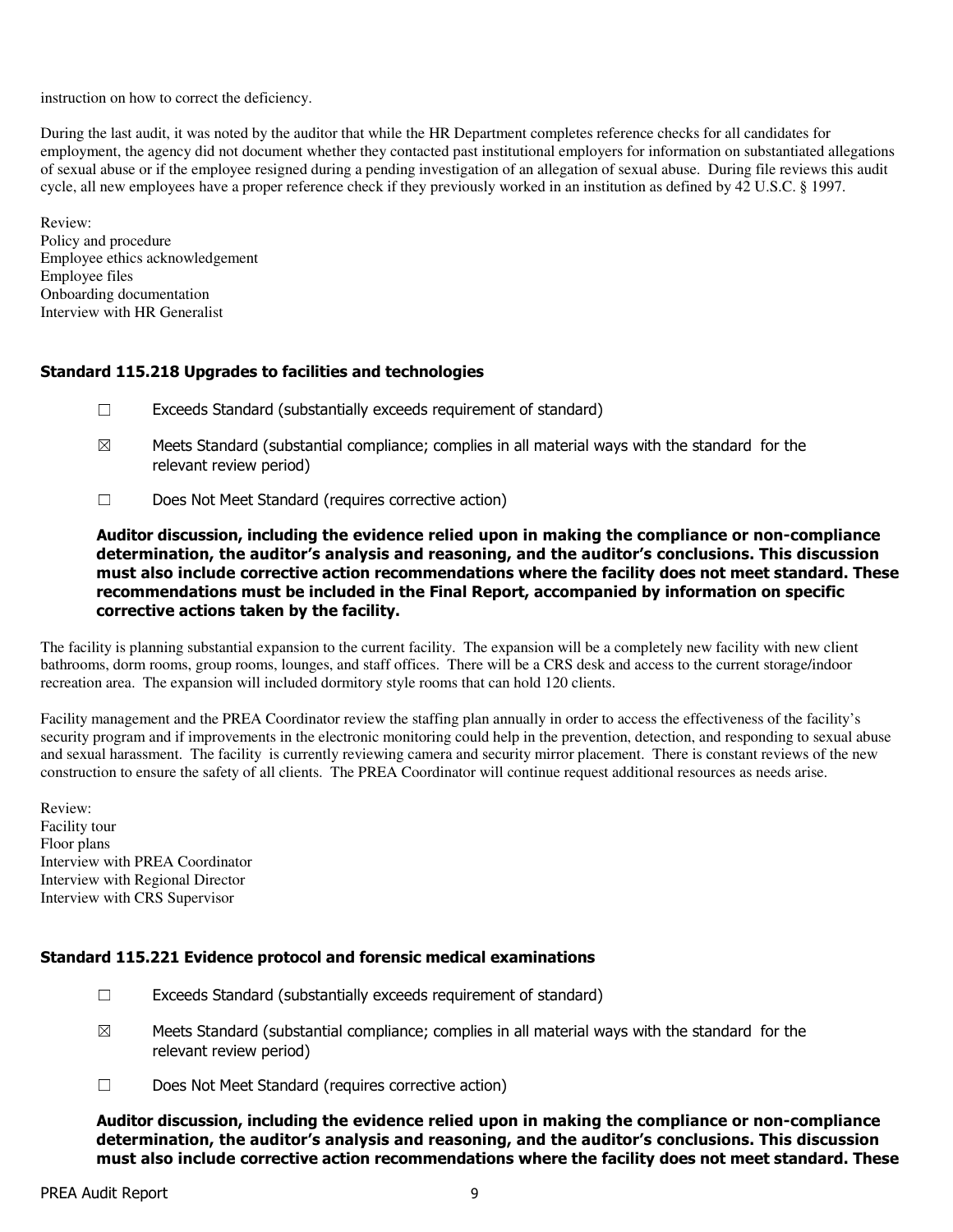#### recommendations must be included in the Final Report, accompanied by information on specific corrective actions taken by the facility.

The facility conducts administrative investigations into allegations of sexual abuse and sexual harassment. If at any time during the investigation the incident appears to be criminal in nature, the PREA investigator will refer the case to the legal authority for a criminal investigation. The City of Lima Police Department has the legal authority to investigate criminal conduct at the facility. The department will use "A National Protocol for Sexual Assault Medical Forensic Examinations, Adults/Adolescents" as the uniform evidence protocol in which to investigate any criminal allegations.

The facility will send clients to St. Rita's Medical Center where they perform forensic exams as no cost to the victim. The auditor reviewed St. Rita's website to confirm the services of a SANE practitioner and advocate services that would be provided by partnering agency. Alvis House has a MOU with Crisis Victim Services to provide advocate and emotional supportive services.

St. Rita's has a SANE nurse on staff 24 hours a day 7 days a week. These nurses have been trained in providing compassionate, confidential, and specialized care in forensic nursing and crisis intervention clinical. Crisis Victim Services would provide an advocate to offer emotional support, crisis intervention, and follow up services.

Review: Policy and procedure MOU with Crisis Victim Services Review of St. Rita's Medical Center website Interview with PREA Coordinator

# Standard 115.222 Policies to ensure referrals of allegations for investigations

- ☐ Exceeds Standard (substantially exceeds requirement of standard)
- $\boxtimes$  Meets Standard (substantial compliance; complies in all material ways with the standard for the relevant review period)
- ☐ Does Not Meet Standard (requires corrective action)

#### Auditor discussion, including the evidence relied upon in making the compliance or non-compliance determination, the auditor's analysis and reasoning, and the auditor's conclusions. This discussion must also include corrective action recommendations where the facility does not meet standard. These recommendations must be included in the Final Report, accompanied by information on specific corrective actions taken by the facility.

The agency has a policy that regulates an administrative investigation of all allegations of sexual abuse and sexual harassment. The policy ensures that any allegation that appears to be criminal in nature is referred to the legal authority in charge of conducting a criminal investigation. The city of Lima's Police Department is the agency who has the legal authority to conduct such investigation. The agency has posted its policy concerning conducting an administrative and criminal investigation on its website (https://alvis180.org). During this audit cycle, the facility has had no reported allegations.

Review: Policy and procedure Agency website Interview with PREA Coordinator

### Standard 115.231 Employee training

- $\boxtimes$  Exceeds Standard (substantially exceeds requirement of standard)
- ☐ Meets Standard (substantial compliance; complies in all material ways with the standard for the relevant review period)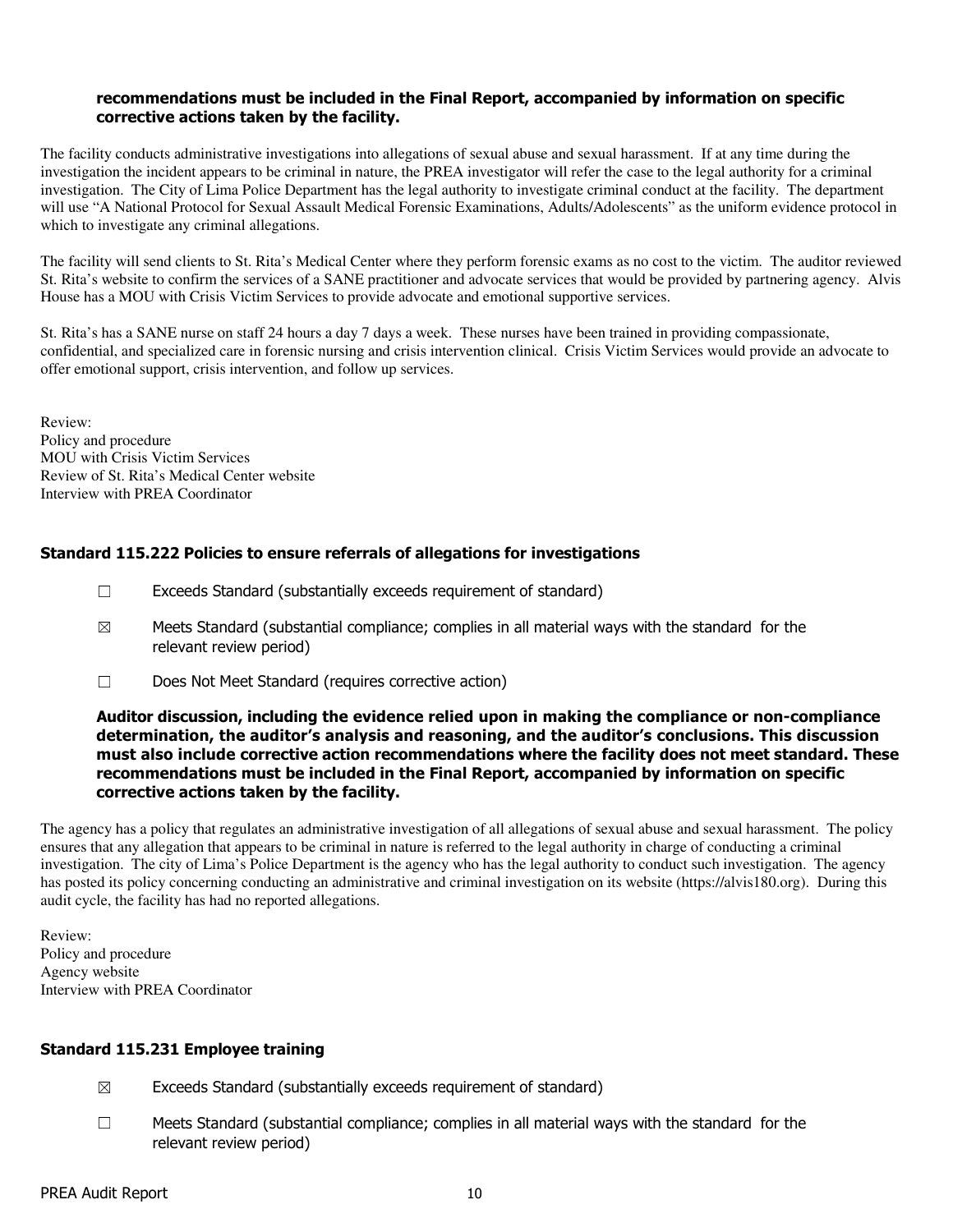☐ Does Not Meet Standard (requires corrective action)

#### Auditor discussion, including the evidence relied upon in making the compliance or non-compliance determination, the auditor's analysis and reasoning, and the auditor's conclusions. This discussion must also include corrective action recommendations where the facility does not meet standard. These recommendations must be included in the Final Report, accompanied by information on specific corrective actions taken by the facility.

All employees' orientation training during their onboarding at Alvis House. This training includes PREA related topics. During this training staff are trained in a room that replicates a facility setting. There staff are able to learn how to detect blind spot areas; conduct pat downs, enhanced pat downs, and transgender/intersex pat downs; and complete searches. The classroom part of the training includes:

Gender specific training Code of ethics PREA assessment and the use of screening information Resident reporting Boundaries PREA compliance for HR operations Investigations First responder duties/coordinated response plan Client rights under the PREA guidelines PREA policies Rights and responsibilities for incidents of sexual abuse, assault, harassment, and retaliation Symptoms of abuse LGBTI populations Community based resources Allegation outcome reporting Victim medical/mental health care

In addition to orientation training on PREA topics, employees participate in monthly training which will cover a PREA related topic. The training coordinator in conjunction with the PREA Coordinator ensures that the required PREA topics in standard 115.231 are covered and that each employee signs verification of such training. All training is tracked and a copy is kept in the employees file.

HR Generalist reported that during file reviews if a staff member is found not to have completed mandatory annual training, which includes PREA, that staff member will be pulled off the schedule until the training is completed.

Review: Employee files Training room tour Training curriculum Staff rosters Interview with Training Coordinator Interview with PREA Coordinator Interview with random staff

### Standard 115.232 Volunteer and contractor training

- $\Box$  Exceeds Standard (substantially exceeds requirement of standard)
- $\boxtimes$  Meets Standard (substantial compliance; complies in all material ways with the standard for the relevant review period)
- ☐ Does Not Meet Standard (requires corrective action)

Auditor discussion, including the evidence relied upon in making the compliance or non-compliance determination, the auditor's analysis and reasoning, and the auditor's conclusions. This discussion must also include corrective action recommendations where the facility does not meet standard. These recommendations must be included in the Final Report, accompanied by information on specific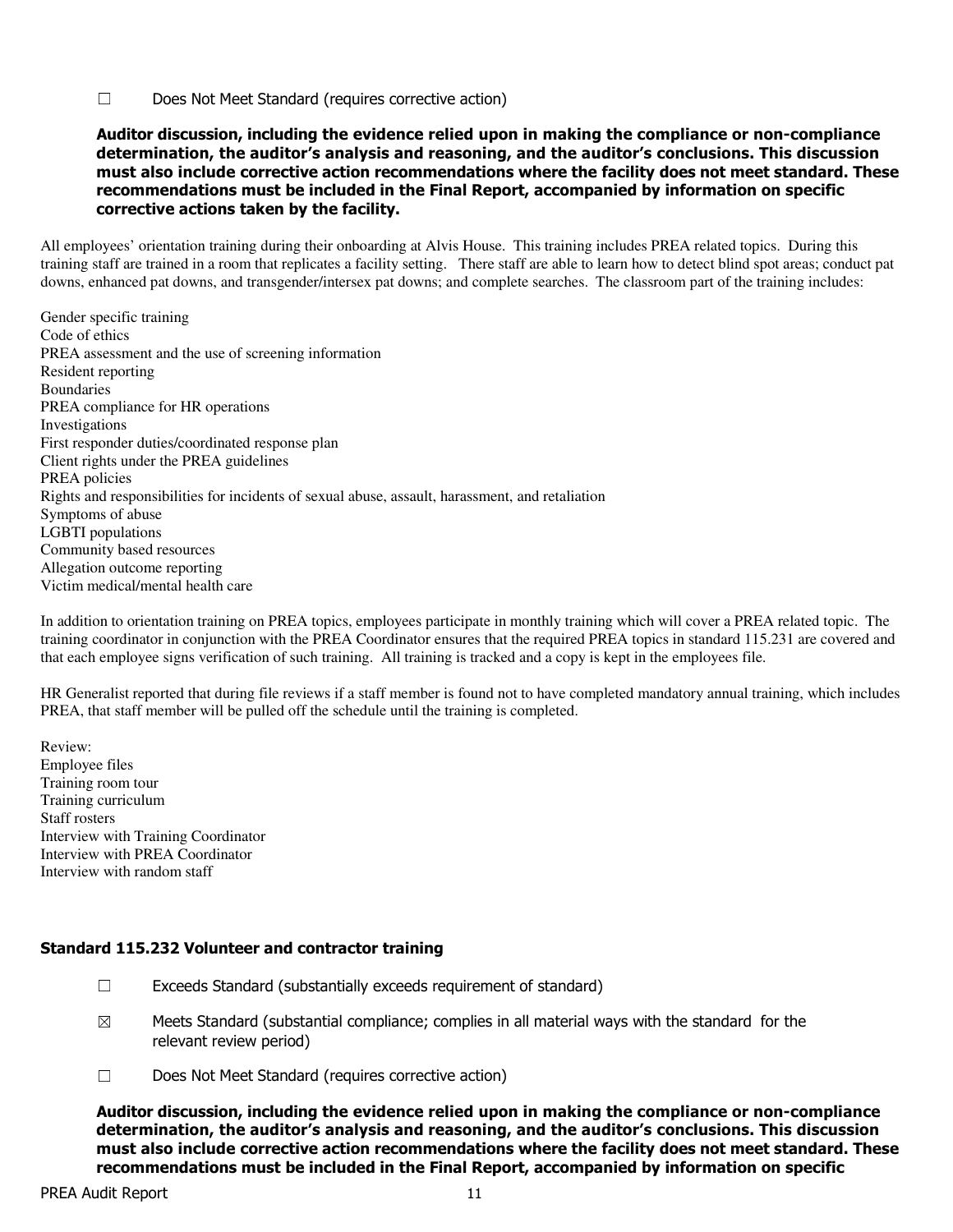#### corrective actions taken by the facility.

The agency requires all contractors and volunteers to participate in training before having contact with clients. The training is conducted by the PREA Coordinator and includes review of the agency's zero tolerance policy, how to prevent, detect, and respond to allegations of sexual abuse and sexual harassment, documentation of allegations, client care, code of ethics, and rules of conduct. All contractors and volunteers are required to sign verification of training.

At the time of the audit, there were no contractors or volunteers in the facility.

Review: Policy and procedure Contractor/volunteer sign-in sheet Contractor/volunteer zero tolerance acknowledgement form Contractor/volunteer code of ethics acknowledgement form Training curriculum Interview with PREA Coordinator

#### Standard 115.233 Resident education

- ☐ Exceeds Standard (substantially exceeds requirement of standard)
- $\boxtimes$  Meets Standard (substantial compliance; complies in all material ways with the standard for the relevant review period)
- ☐ Does Not Meet Standard (requires corrective action)

Auditor discussion, including the evidence relied upon in making the compliance or non-compliance determination, the auditor's analysis and reasoning, and the auditor's conclusions. This discussion must also include corrective action recommendations where the facility does not meet standard. These recommendations must be included in the Final Report, accompanied by information on specific corrective actions taken by the facility.

All residents receive information at intake on the facility's zero tolerance policy. This information is reviewed with the client to ensure that each client knows how to report incidents or suspicions of sexual abuse or sexual harassment; their right to be free from sexual abuse, sexual harassment, and retaliation; and how to keep themselves safe while in the facility. If a resident is limited in English proficiency or another disability that prevents, normal communication, the facility will work with outside agencies to ensure each client can benefit from the agency's efforts to prevent, detect, report, and respond to allegations of sexual abuse and sexual harassment.

At intake clients will receive brochures and other documentation that provides phone numbers and addresses to reporting and supportive agencies. This information is also documented throughout the facilities on posters located in conspicuous places. A more formal client education concerning their rights and responsibilities under the PREA standards is given by the PREA Coordinator.

The facility provided the auditor with the documentation that is given to clients, and noted the posters located throughout the facilities.

In total, 10 clients (5 state offenders and 5 federal offenders) were interviewed by the auditor. The clients acknowledged receiving PREA education training and informational brochures from the facility. Clients stated that their case manager also reviewed PREA related information with them. All clients reported feeling safe in the facility and comfortable enough with staff to report an allegation if necessary Clients were aware of the PREA postings and the free phone available if they needed to contact a hotline or other supportive services. Clients in this facility are also able to have a personal cell phone.

Review: Policy and procedure Client education curriculum Client education roster Client PREA brochure PREA posters Client support documentation Facility tour Interview with random clients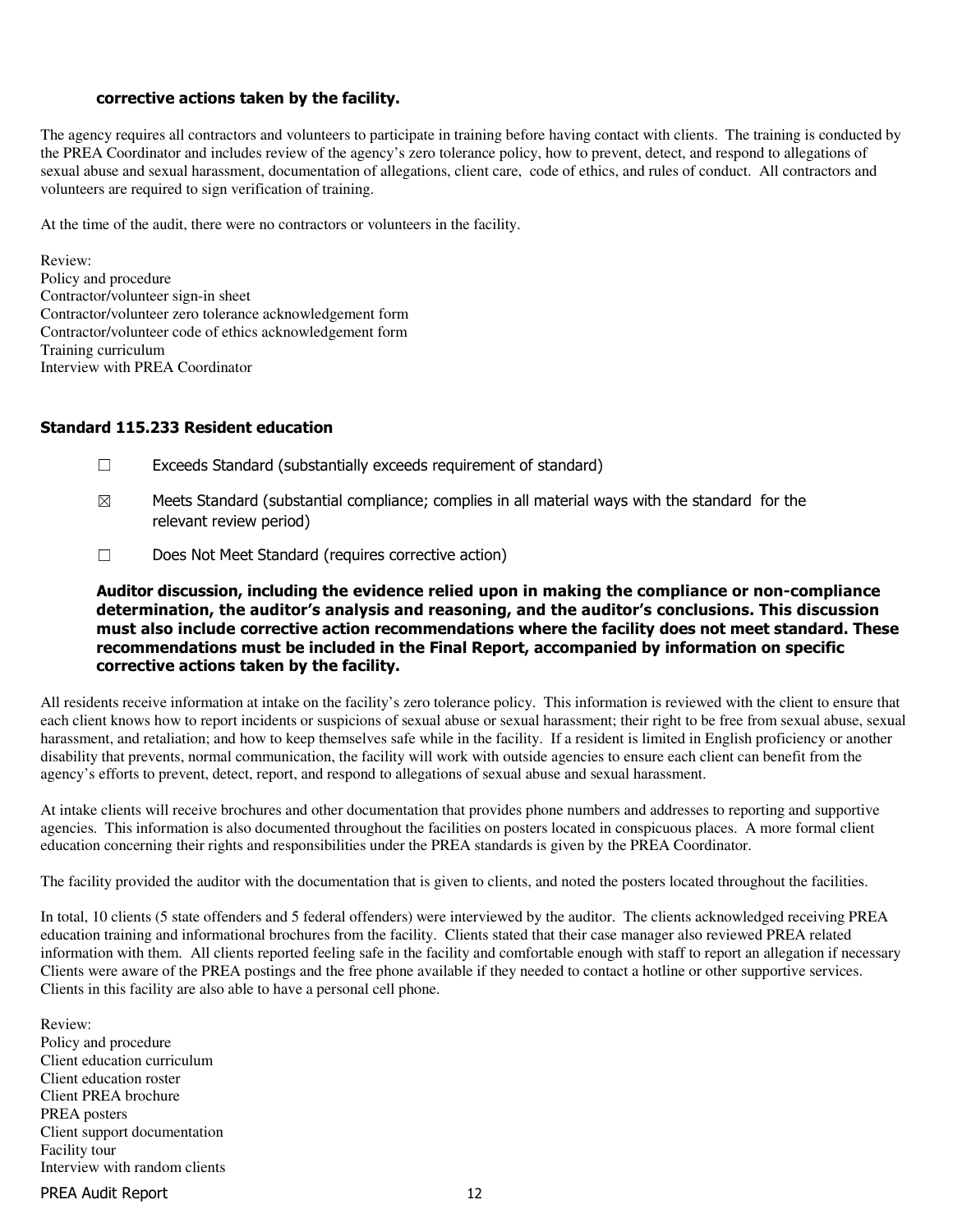# Standard 115.234 Specialized training: Investigations

- ☐ Exceeds Standard (substantially exceeds requirement of standard)
- $\boxtimes$  Meets Standard (substantial compliance; complies in all material ways with the standard for the relevant review period)
- ☐ Does Not Meet Standard (requires corrective action)

#### Auditor discussion, including the evidence relied upon in making the compliance or non-compliance determination, the auditor's analysis and reasoning, and the auditor's conclusions. This discussion must also include corrective action recommendations where the facility does not meet standard. These recommendations must be included in the Final Report, accompanied by information on specific corrective actions taken by the facility.

The agency has a policy concerning specialized training for PREA administrative investigators. All criminal investigations are referred to the local legal authority for investigation. Several agency staff as well as the PREA Coordinator have received appropriate training on how to conduct an administrative investigation. The training curriculum was developed by the Moss Group. The training included techniques for interviewing sexual abuse victims, proper use of Miranda and Garity Warnings, evidence collection in a confinement setting, and required evidence to substantiate a case for administrative or criminal investigation referral. The PREA coordinator has been trained as an administrative investigator trainer and provides initial and refresher training to agency staff.

The facility offers refresher investigator training annually.

Review: Policy and procedure Administrative investigator training curriculum Administrative investigator refresher training curriculum Administrative investigator training certificate Interview with Regional Director Interview with PREA Coordinator

### Standard 115.235 Specialized training: Medical and mental health care

- $\Box$  Exceeds Standard (substantially exceeds requirement of standard)
- $\boxtimes$  Meets Standard (substantial compliance; complies in all material ways with the standard for the relevant review period)
- ☐ Does Not Meet Standard (requires corrective action)

#### Auditor discussion, including the evidence relied upon in making the compliance or non-compliance determination, the auditor's analysis and reasoning, and the auditor's conclusions. This discussion must also include corrective action recommendations where the facility does not meet standard. These recommendations must be included in the Final Report, accompanied by information on specific corrective actions taken by the facility.

The facility does not conduct onsite medical or mental health services. All clients requiring these services would be referred to community resources. The facility would use St. Rita's Medical Center for SANE practitioners who are available 24 hours a day 7 days a week free of charge. Clients needing mental health services would be first assessed by the facility clinician and then referred out to services in the community. Advocate services for any client needing services after a sexual abuse or sexual assault incident would receive services from Crisis Victim Services.

Review: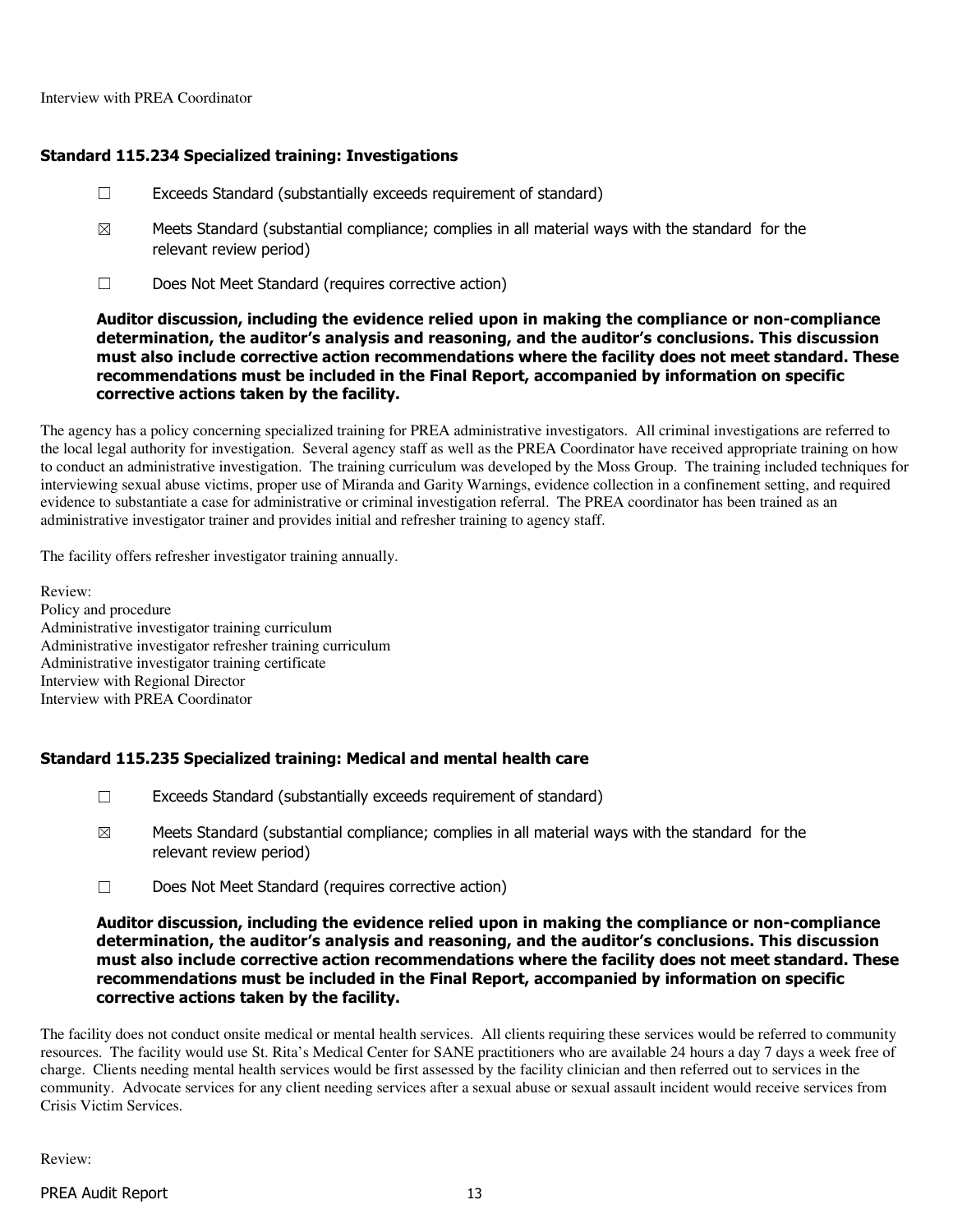Policy and procedure St. Rita's Medical Center website Interview with PREA Coordinator Interview with case manager

#### Standard 115.241 Screening for risk of victimization and abusiveness

- ☐ Exceeds Standard (substantially exceeds requirement of standard)
- $\boxtimes$  Meets Standard (substantial compliance; complies in all material ways with the standard for the relevant review period)
- ☐ Does Not Meet Standard (requires corrective action)

Auditor discussion, including the evidence relied upon in making the compliance or non-compliance determination, the auditor's analysis and reasoning, and the auditor's conclusions. This discussion must also include corrective action recommendations where the facility does not meet standard. These recommendations must be included in the Final Report, accompanied by information on specific corrective actions taken by the facility.

All clients are screened within 72 hours from intake to assess their risk of vulnerability or abusiveness. The screening tool used includes all required criteria per the standard to accurately assess the client's risk. The screening is completed with the client's case manager and a rescreen is completed before the client reaches 30 days in the facility. Case managers have been trained on how to complete the assessment appropriately. Client's assessments are referred to the clinician for further review and/or classification if a client answers in the affirmative to any of the questions. The clinician also reviews assessments for accuracy. Per policy, a client cannot be disciplined for refusing to answers assessment questions.

Interviews with clients confirmed that they received an assessment at intake and a rescreening at a later date.

Interviews with staff confirmed they understood how to use the screening tool and kept all information confidential. The agency provides case managers with specific PREA training related to their responsibilities as a case manager which includes who to accurately complete an initial assessment and rescreen.

Review: Policy and procedure PREA initial risk assessment PREA rescreen risk assessment Interview with case manager Interview with random clients

### Standard 115.242 Use of screening information

- $\Box$  Exceeds Standard (substantially exceeds requirement of standard)
- $\boxtimes$  Meets Standard (substantial compliance; complies in all material ways with the standard for the relevant review period)
- ☐ Does Not Meet Standard (requires corrective action)

Auditor discussion, including the evidence relied upon in making the compliance or non-compliance determination, the auditor's analysis and reasoning, and the auditor's conclusions. This discussion must also include corrective action recommendations where the facility does not meet standard. These recommendations must be included in the Final Report, accompanied by information on specific corrective actions taken by the facility.

All clients who receive a classification as vulnerable based on their PREA screening assessment will be housed in a bed/room closest to the main post. Staff would be aware of their status and ensure the safety and security of the client without knowing details of the assessment.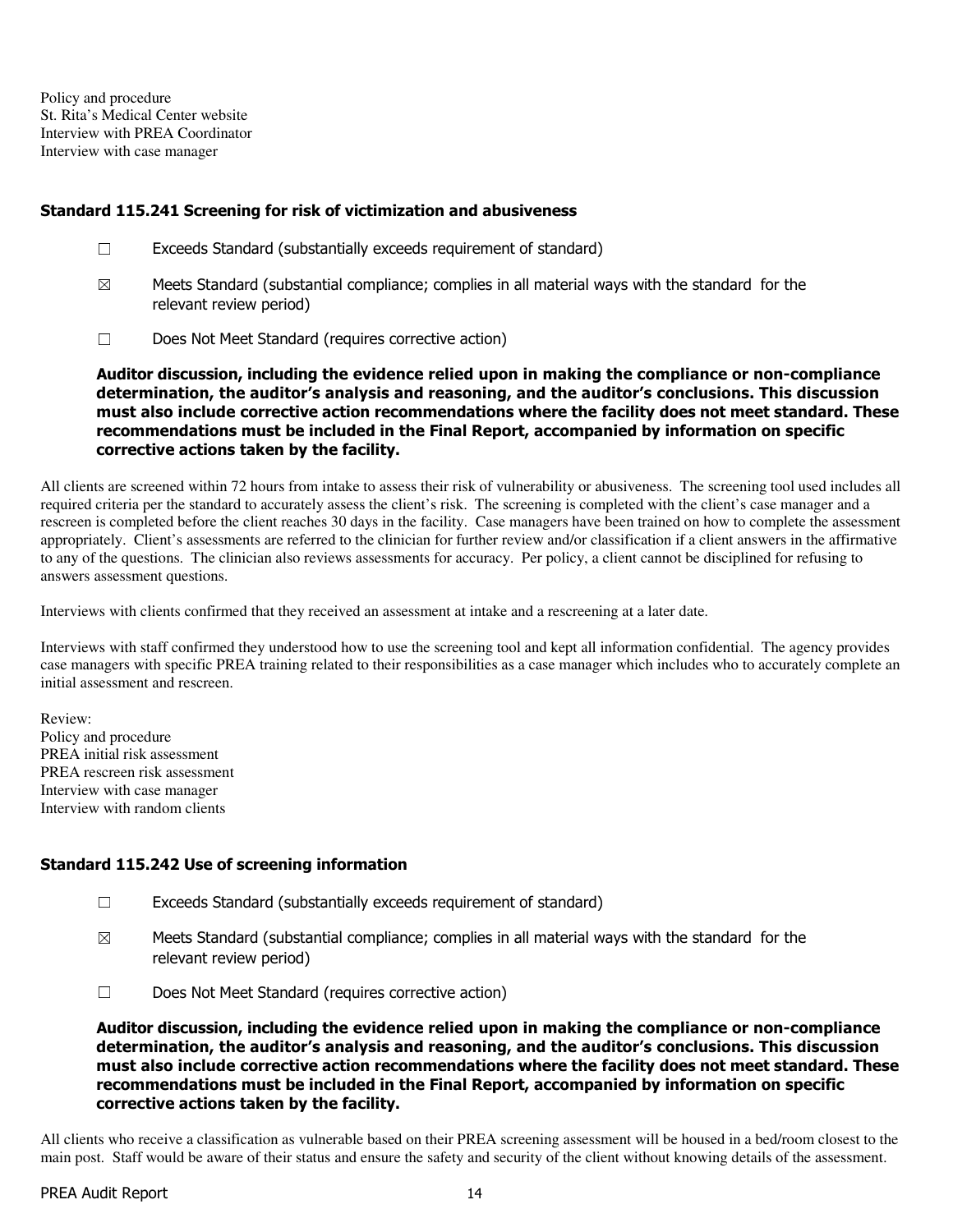Besides housing, the information obtained in the assessment may be included in the client's individual case plan. The client and the case manager would create goals to work on while in treatment or the case manager may make community referrals for treatment.

The facility has been identified by agency administration as being able to house transgender/intersex clients safely. The case manager would discuss with a transgender/intersex client all available safety options and allow their views of their own safety to aid in determining housing and treatment options. Clients would be able to receive the same treatment benefits while being house in a manner that allows for safe housing, work, and program assignments.

During the interview, the Regional Director was able to clearly discuss the facility's plan to keep potential victims away from potential abusers during work, education, or program assignments. At this time, the facility does not have a client that has identified as transgender or intersex.

Review: PREA assessment Interview with case manager Interview with Regional Director Interview with PREA Coordinator

#### Standard 115.251 Resident reporting

- ☐ Exceeds Standard (substantially exceeds requirement of standard)
- $\boxtimes$  Meets Standard (substantial compliance; complies in all material ways with the standard for the relevant review period)
- ☐ Does Not Meet Standard (requires corrective action)

Auditor discussion, including the evidence relied upon in making the compliance or non-compliance determination, the auditor's analysis and reasoning, and the auditor's conclusions. This discussion must also include corrective action recommendations where the facility does not meet standard. These recommendations must be included in the Final Report, accompanied by information on specific corrective actions taken by the facility.

The clients at OhioLink-Lima have multiple ways of reporting sexual abuse or sexual harassment. Posters throughout the facility indicate how clients can report to Alvis staff as well as how to report to an outside agency. Interviews with the clients indicate that they are aware of all means of reporting and that they could report anonymously. They received the information at intake, during orientation training, and in case manager meetings.

The facility allows for free calls to the reporting entities. Residents are allowed to have cell phones in the facility, which they can use to make a report.

All residents received information at intake and in their handbooks regarding PREA reporting. Staff received information on how to privately report during staff training.

The facility has not received an allegation of sexual abuse or sexual harassment during this audit cycle.

Review: PREA postings PREA brochure Client PREA education curriculum Facility tour Interview with random clients Interview with random staff Interview with PREA Coordinator

### Standard 115.252 Exhaustion of administrative remedies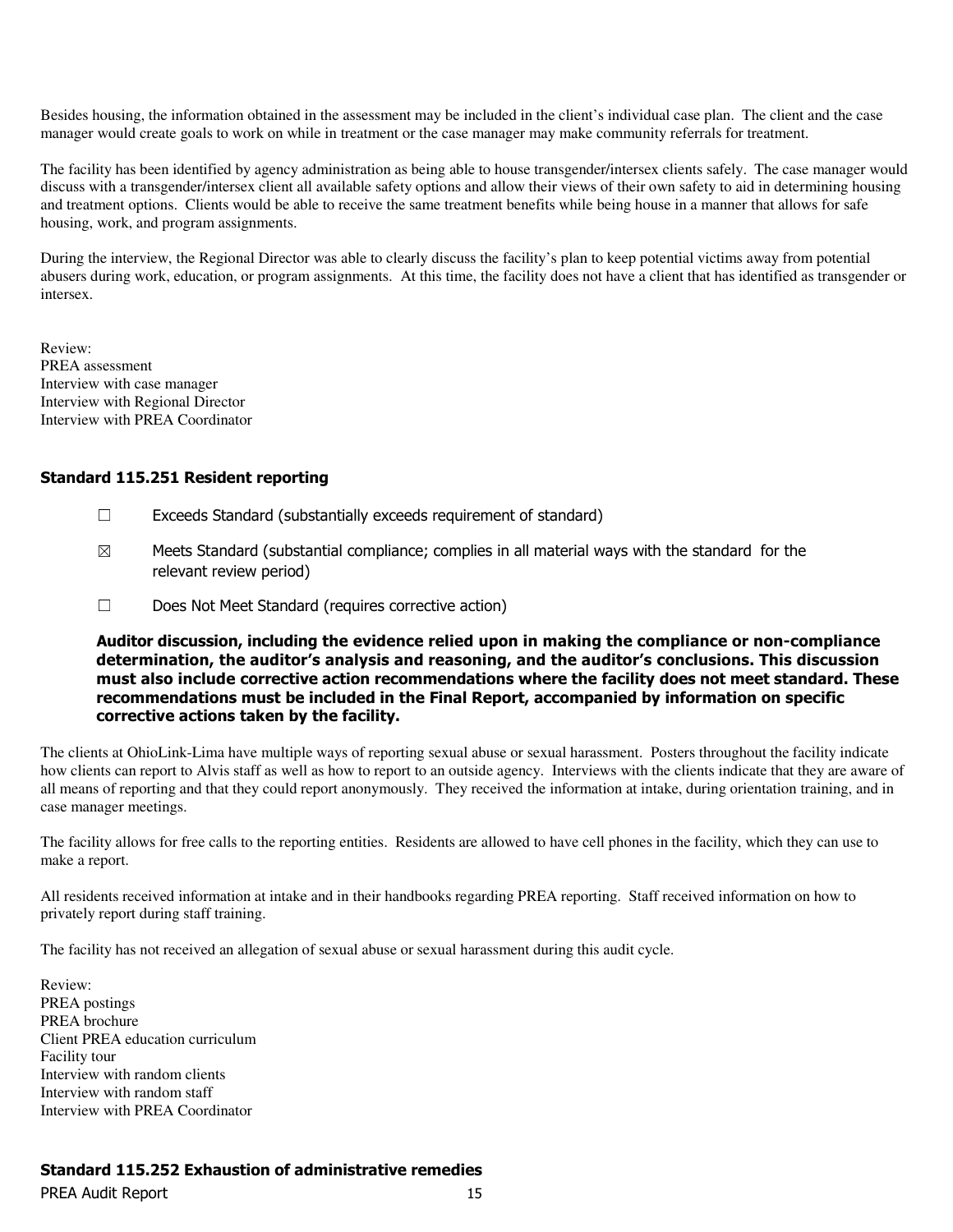- $\Box$  Exceeds Standard (substantially exceeds requirement of standard)
- $\boxtimes$  Meets Standard (substantial compliance; complies in all material ways with the standard for the relevant review period)
- ☐ Does Not Meet Standard (requires corrective action)

#### Auditor discussion, including the evidence relied upon in making the compliance or non-compliance determination, the auditor's analysis and reasoning, and the auditor's conclusions. This discussion must also include corrective action recommendations where the facility does not meet standard. These recommendations must be included in the Final Report, accompanied by information on specific corrective actions taken by the facility.

Alvis House has a grievance policy which does not assess a time limit for filing a grievance alleging sexual abuse or sexual harassment. The agency will respond to a grievance within 2 working days and has several levels of appeals. Should staff need more time to investigate or respond to the client, staff will notify the client of the extension and provide a date a decision will be made. Clients are informed that they are not required to use the grievance system in order to make an allegation of sexual abuse and sexual harassment, and that there are no time limits to reporting. Clients are also notified that third party sources can assist in the grievance process and that they can file a sexual abuse or sexual harassment grievance on behalf of another client. Grievance forms are posted in the client lounge and can be returned to any staff member or to a locked communications box.

During random client interviews, each responded that they were informed of the grievance process at intake. The grievance policy is also outlined in the client handbook which each client has verified they received at intake. No client interviewed has used the grievance system to report an allegation of sexual abuse or sexual harassment. The auditor discussed with the residents response times to any type of grievance and those who have filed various grievance received a response from the agency within the specified time limit.

The agency's PREA Coordinator reviewed the grievance process with the auditor and the various levels of appeals available to clients. Clients who allege substantial risk of imminent sexual abuse will be immediately protected. The victim can be moved to another room or facility or the abuser can be moved to another room or facility. Agency practice is to place any staff member who is the subject of a sexual abuse or sexual harassment allegation on administrative leave.

Review: Policy and procedure Interview with random clients Interview with PREA Coordinator

### Standard 115.253 Resident access to outside confidential support services

- $\Box$  Exceeds Standard (substantially exceeds requirement of standard)
- $\boxtimes$  Meets Standard (substantial compliance; complies in all material ways with the standard for the relevant review period)
- ☐ Does Not Meet Standard (requires corrective action)

Auditor discussion, including the evidence relied upon in making the compliance or non-compliance determination, the auditor's analysis and reasoning, and the auditor's conclusions. This discussion must also include corrective action recommendations where the facility does not meet standard. These recommendations must be included in the Final Report, accompanied by information on specific corrective actions taken by the facility.

The facility has a MOU with Crisis Victim Services to provide victim advocate services or emotional support services related to sexual abuse. Crisis Victim Services has provided clients with their address and hotline number in order to obtain these services or make a sexual abuse or sexual harassment report.

The facility informs clients the limits of confidentiality when using these services during orientation group. Staff with licensure also inform clients about the limits of confidentiality when discussing issues with them.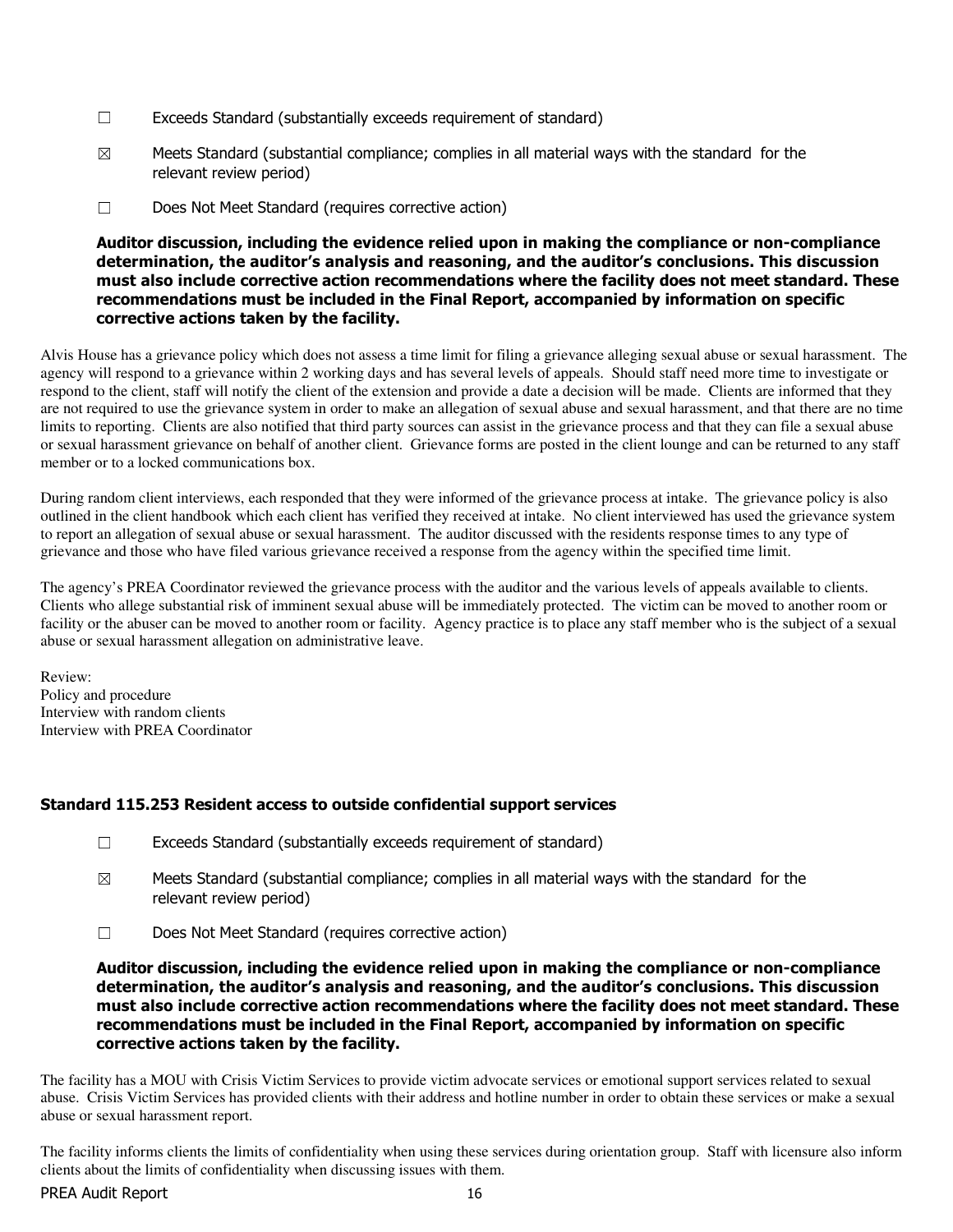Interviews with clients indicate that they have received the phone number and address of the Crisis Victim Services and understand that reporting an allegation to the center could result in a mandatory reporting of the allegation. The address and phone number to Crisis Victim Services is also on posters located throughout the facility.

Review: MOU with Crisis Victim Services Facility tour Interview with random clients Interview with Regional Director

# Standard 115.254 Third-party reporting

- $\Box$  Exceeds Standard (substantially exceeds requirement of standard)
- $\boxtimes$  Meets Standard (substantial compliance; complies in all material ways with the standard for the relevant review period)
- ☐ Does Not Meet Standard (requires corrective action)

#### Auditor discussion, including the evidence relied upon in making the compliance or non-compliance determination, the auditor's analysis and reasoning, and the auditor's conclusions. This discussion must also include corrective action recommendations where the facility does not meet standard. These recommendations must be included in the Final Report, accompanied by information on specific corrective actions taken by the facility.

The agency has posted on its website ways that anyone can report sexual abuse or sexual harassment on behalf of a resident. Residents are also educated that they can report to family members who can then make a third party report. This information is also on posters located in the visitation room.

The facility has not had a third party report during this audit cycle.

Review: Agency website Facility tour Interviews with random clients

### Standard 115.261 Staff and agency reporting duties

- ☐ Exceeds Standard (substantially exceeds requirement of standard)
- $\boxtimes$  Meets Standard (substantial compliance; complies in all material ways with the standard for the relevant review period)
- ☐ Does Not Meet Standard (requires corrective action)

Auditor discussion, including the evidence relied upon in making the compliance or non-compliance determination, the auditor's analysis and reasoning, and the auditor's conclusions. This discussion must also include corrective action recommendations where the facility does not meet standard. These recommendations must be included in the Final Report, accompanied by information on specific corrective actions taken by the facility.

The agency has a policy that requires all staff to immediately report any knowledge, suspicion, or information regarding an incident of sexual abuse, sexual harassment, or retaliation, including third party and anonymous reports. The staff have been give instruction on how to document the report in the SecurManage system, which limits access to that information, and to only share that information with staff in order to make treatment, investigation, or other security decisions. All allegations of sexual abuse or harassment are referred to the Regional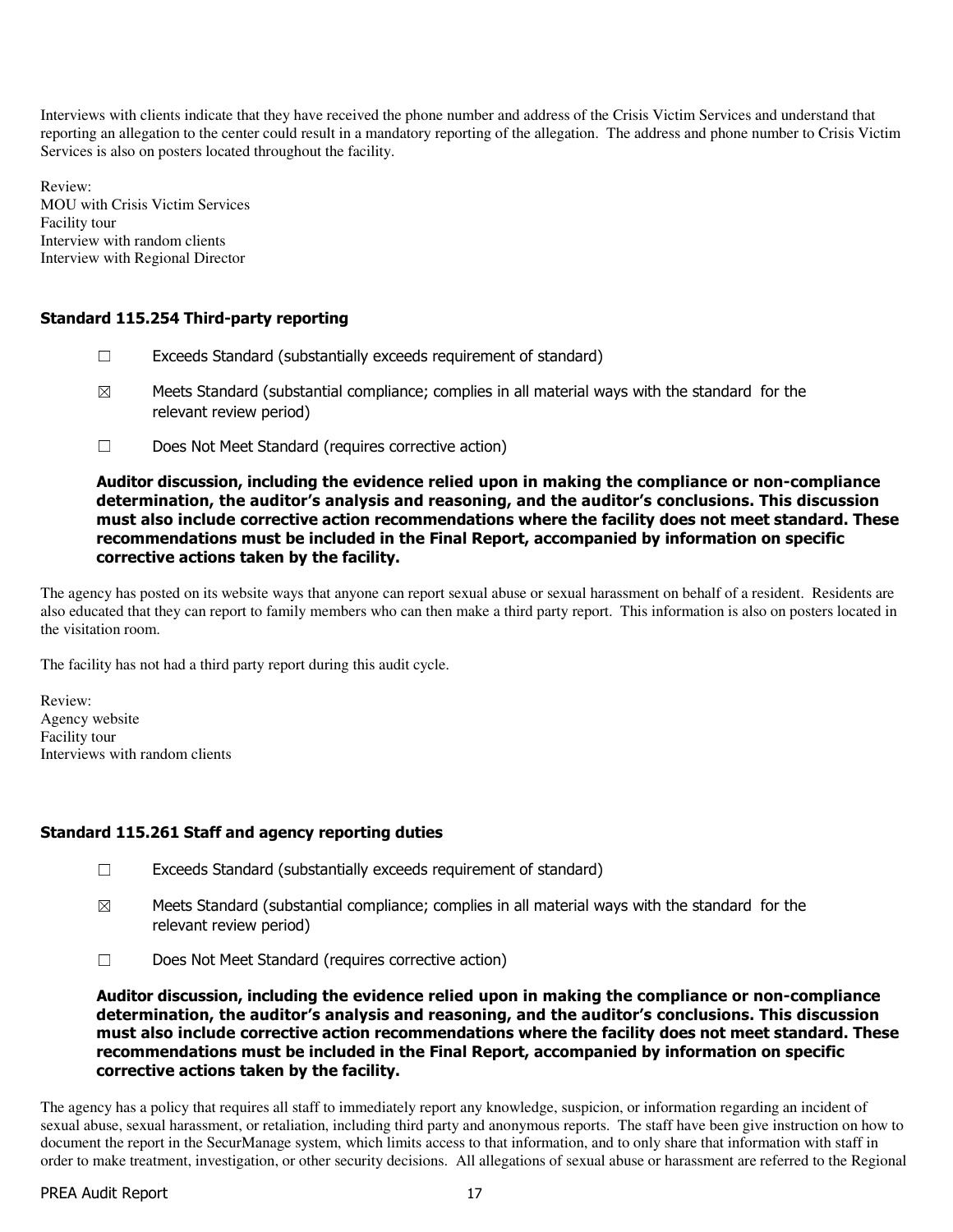Director and PREA Coordinator for investigation.

Staff interviewed, including line staff and facility leadership, understood their duty to report and were trained appropriately on the agency's PREA reporting policies. Staff indicated that they would have no trouble reporting any allegation or suspicion of sexual abuse, sexual harassment, or retaliation even if it was against another staff member.

All staff members who have licensure are required to inform clients of their status and the limits of confidentiality. These staff members maintain their duty report any allegation made to them.

The facility does not accept any client that is under the age of 18 and does not have a duty to report to child protective services. The facility would make a report to adult protective services if the alleged victim was classified as a vulnerable adult.

Review: Policy and procedure Employee training curriculum Interviews with random staff Interview with Regional Director Interview with PREA Coordinator

#### Standard 115.262 Agency protection duties

- ☐ Exceeds Standard (substantially exceeds requirement of standard)
- $\boxtimes$  Meets Standard (substantial compliance; complies in all material ways with the standard for the relevant review period)
- ☐ Does Not Meet Standard (requires corrective action)

Auditor discussion, including the evidence relied upon in making the compliance or non-compliance determination, the auditor's analysis and reasoning, and the auditor's conclusions. This discussion must also include corrective action recommendations where the facility does not meet standard. These recommendations must be included in the Final Report, accompanied by information on specific corrective actions taken by the facility.

The facility has a plan to protect clients from imminent sexual abuse. The facility has several dorm rooms that a client can be moved to in order to facilitate protection. If necessary, Alvis House has several facilities throughout Ohio. The facility could utilize one of the other facilities if necessary to protect a client from imminent sexual abuse or place the client on electronic monitoring. The agency has a practice of placing a staff member on administrative leave if they are the subject of a sexual abuse of sexual harassment investigation.

An interview with the Regional Director and PREA Coordinators discussed the process for ensuring client safety and making a move to another facility if necessary. The facility has not had to remove a client due to risk of imminent sexual abuse or place a staff member on administrative leave during an investigation this audit cycle.

The auditor was left with the impression from the interviews with clients and staff that client safety was paramount to the staff and that any necessary changes that would not jeopardize the safety and security of the facility would be made.

Review: Police and procedure Interview with Regional Director Interview with CRS Supervisor Interview with PREA Coordinator

### Standard 115.263 Reporting to other confinement facilities

☐ Exceeds Standard (substantially exceeds requirement of standard)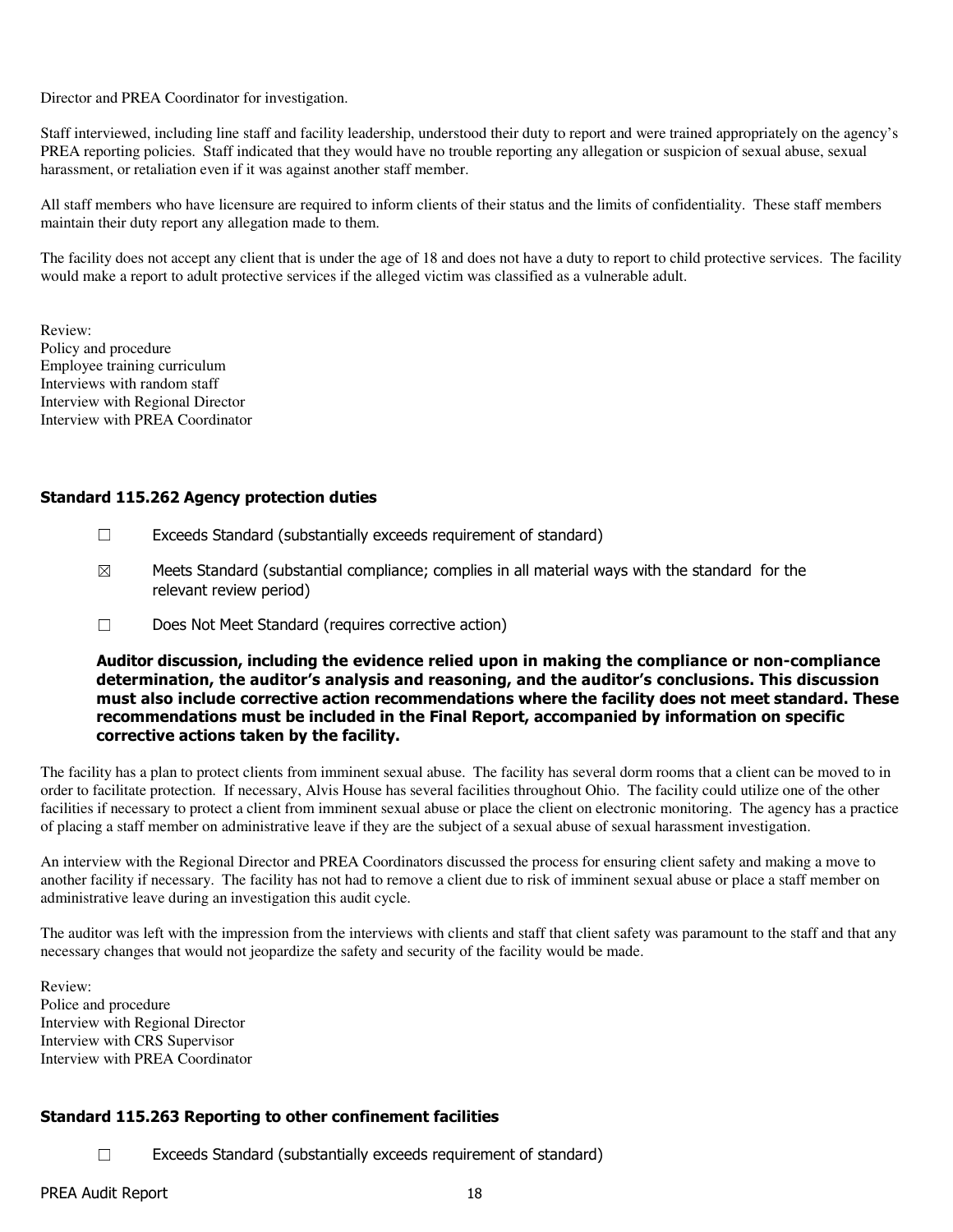- $\boxtimes$  Meets Standard (substantial compliance; complies in all material ways with the standard for the relevant review period)
- ☐ Does Not Meet Standard (requires corrective action)

Auditor discussion, including the evidence relied upon in making the compliance or non-compliance determination, the auditor's analysis and reasoning, and the auditor's conclusions. This discussion must also include corrective action recommendations where the facility does not meet standard. These recommendations must be included in the Final Report, accompanied by information on specific corrective actions taken by the facility.

The agency has a policy that requires the CEO/ President to report to the head of another facility any allegation made against that facility within 72 hours of receiving the allegation. The Regional Director is responsible for documenting the report and making notification of such report to the PREA Coordinator. Should a report be made to the facility that a client at another facility is making an allegation toward someone in their agency; the Regional Manager shall ensure that the allegation is fully investigated.

An interview with the Regional Director indicated that the facility has not received a report from another institution nor have they received an allegation that the CEO/President had to relay to the head of another facility.

Review: Policy and procedure Interview with PREA Coordinator Interview with Regional Director

### Standard 115.264 Staff first responder duties

- ☐ Exceeds Standard (substantially exceeds requirement of standard)
- $\boxtimes$  Meets Standard (substantial compliance; complies in all material ways with the standard for the relevant review period)
- ☐ Does Not Meet Standard (requires corrective action)

#### Auditor discussion, including the evidence relied upon in making the compliance or non-compliance determination, the auditor's analysis and reasoning, and the auditor's conclusions. This discussion must also include corrective action recommendations where the facility does not meet standard. These recommendations must be included in the Final Report, accompanied by information on specific corrective actions taken by the facility.

The agency has a policy requiring all staff be trained on first responder duties. The duties vary from non-security staff to security staff. All staff are supplied the required first responder training. The facility has a detailed sexual abuse, assault, harassment response procedure for any incident of sexual abuse. This plan is posted at the staff main post. The response procedure includes where to place an alleged abuser when separating from the victim so that the abuse cannot destroy any evidence, preserving evidence until the local legal authority can collect the evidence, requesting that the alleged victim not do anything to destroy evidence including washing, brushing teeth changing clothes, performing bodily functions, smoking, drinking, or eating, reporting allegation to the local authorities and to the facility Regional Manager or the manager on call and the PREA Coordinator.

Non-security staff are required per policy to contact a security staff member and make a request that the alleged victim not take any action that could destroy evidence.

During staff interviews, both security and non-security staff have acknowledged their training of the first responder duties. The staff was able to specifically identify the steps they are to take as a security or non-security staff and knew the location of the sexual abuse, assault harassment response procedure.

The facility has not had an incident of sexual abuse during this audit cycle.

PREA Audit Report 19 Review: Policy and procedure Facility tour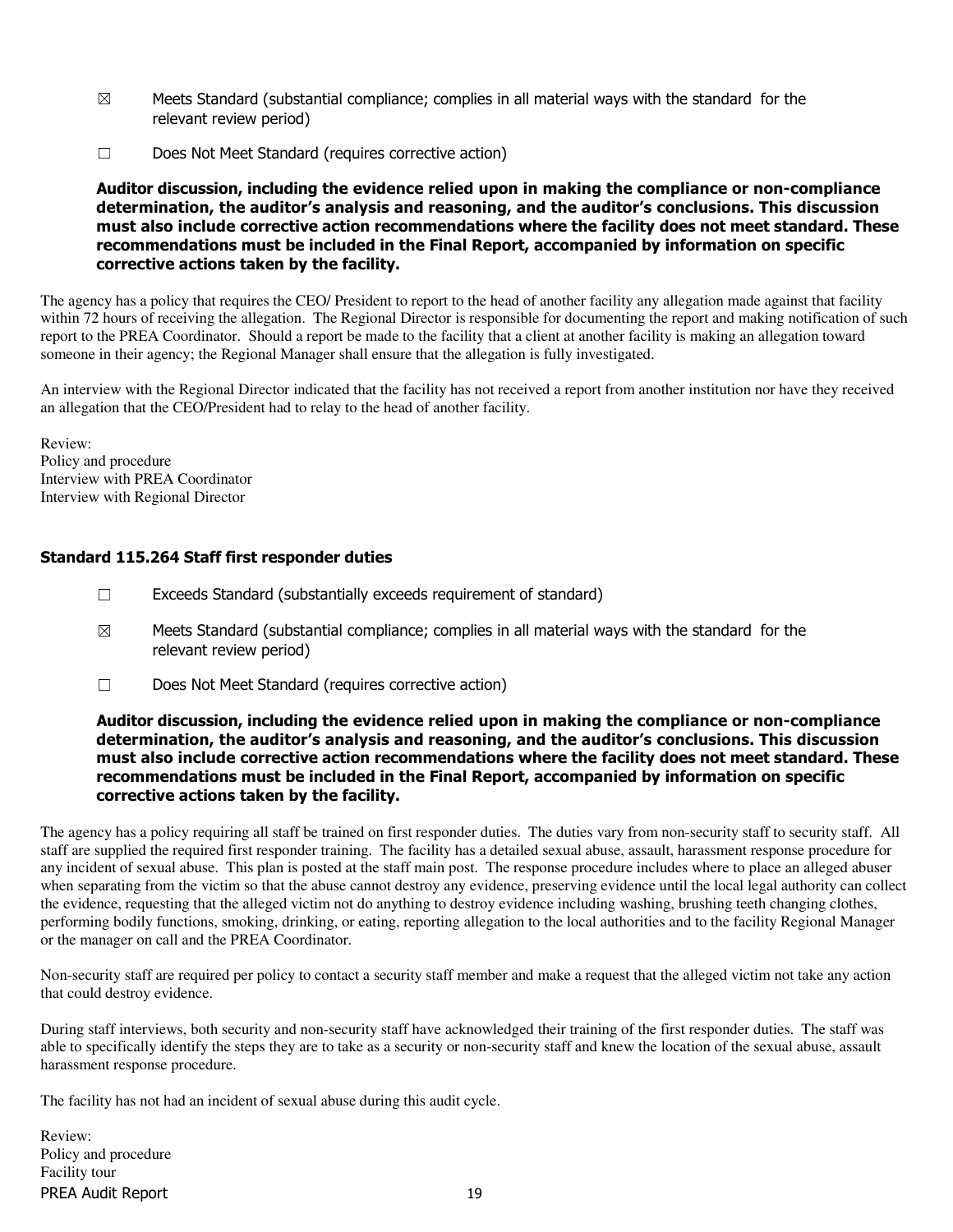Sexual abuse, assault, harassment response procedure posting Interview with random staff Interview with Regional Director Interview with PREA Coordinator

#### Standard 115.265 Coordinated response

- ☐ Exceeds Standard (substantially exceeds requirement of standard)
- $\boxtimes$  Meets Standard (substantial compliance; complies in all material ways with the standard for the relevant review period)
- ☐ Does Not Meet Standard (requires corrective action)

Auditor discussion, including the evidence relied upon in making the compliance or non-compliance determination, the auditor's analysis and reasoning, and the auditor's conclusions. This discussion must also include corrective action recommendations where the facility does not meet standard. These recommendations must be included in the Final Report, accompanied by information on specific corrective actions taken by the facility.

The agency has developed a Sexual Abuse, Assault, Harassment Response Procedure for any incident of sexual abuse. The plan list the required steps in a flow chart and is posted at the security posts. The steps listed are specific and detailed enough for staff to follow in the event of a sexual abuse/sexual assault incident and includes phone numbers. The list starts with the first responder duties and refers the staff member to call the local authorities and the Regional Director or Manager on Call as well as the PREA Coordinator.

The Regional Director (the administrative investigator) will follow up with the local authorities until completion of the investigation. An administrative investigation will not take place until after the criminal investigation is completed or in conjunction with the local legal authority.

The staff will offer the victim access to a forensic medical exam at St. Rita's Medical Center, victim advocate services from Crisis Victim Services, and if the advocate services are not readily available a qualified staff member who has been trained as an emotional support person will assist. The advocate will accompany the victim to the medical exam and any investigative interviews. In cases of sexual assault or sexual abuse, the victim's mental health will be evaluated by the agency clinician within 48 hours of alleged abuse. The clinician will update the PREA Coordinator on the victim's status every 24 hours until ending monitoring is appropriate.

The state and federal Operations Managers or designee will be responsible for the 90 day retaliation monitoring and status checks.

Review: Policy and procedure Sexual abuse, assault, harassment response procedure Interview with PREA Coordinator Interview with Regional Director Interview with staff

### Standard 115.266 Preservation of ability to protect residents from contact with abusers

- $\Box$  Exceeds Standard (substantially exceeds requirement of standard)
- $\square$  Meets Standard (substantial compliance; complies in all material ways with the standard for the relevant review period)
- ☐ Does Not Meet Standard (requires corrective action)

Auditor discussion, including the evidence relied upon in making the compliance or non-compliance determination, the auditor's analysis and reasoning, and the auditor's conclusions. This discussion must also include corrective action recommendations where the facility does not meet standard. These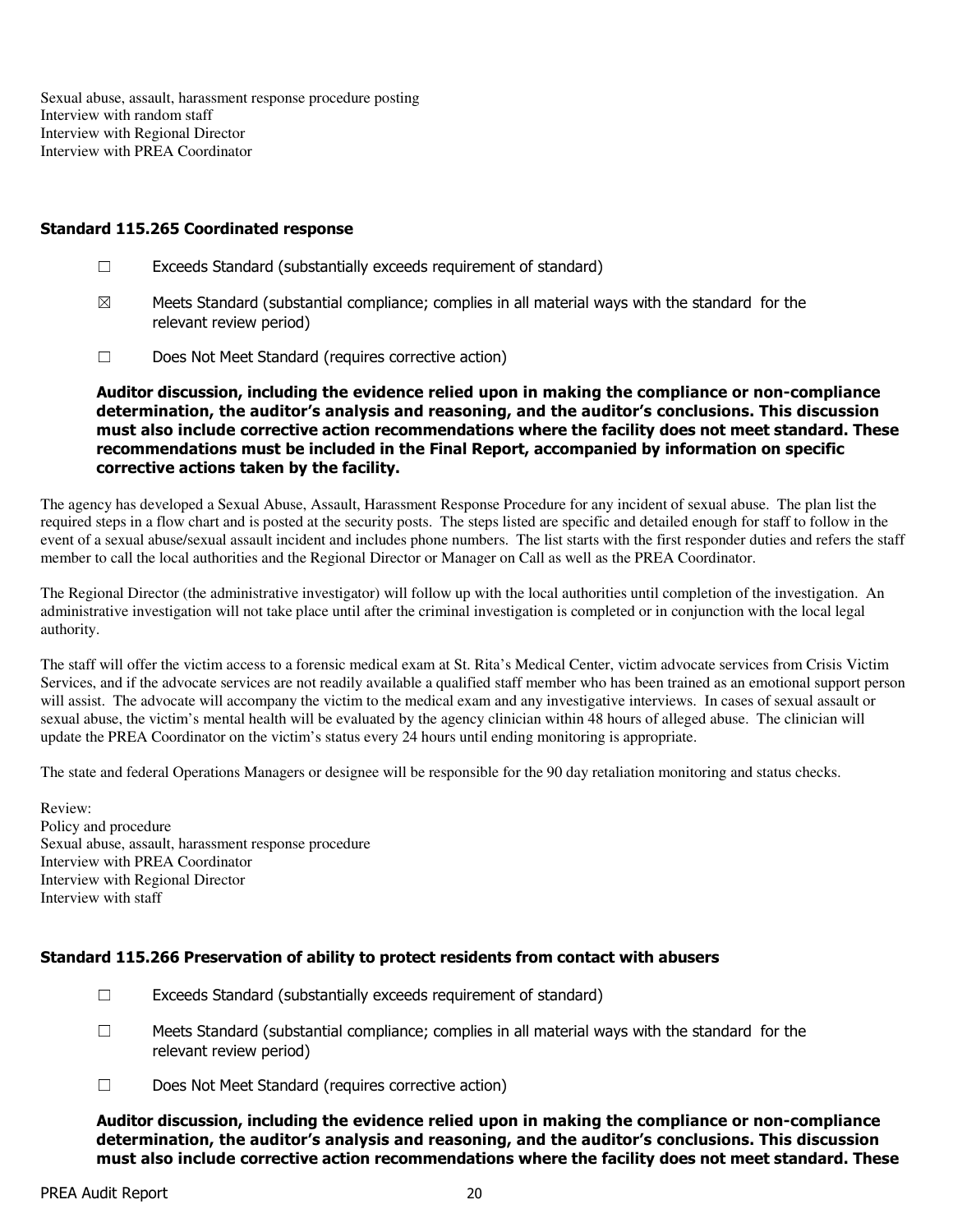#### recommendations must be included in the Final Report, accompanied by information on specific corrective actions taken by the facility.

N/A: The PREA Coordinator reports that the facility does not have a union nor does it enter into any contracts with employees.

#### Standard 115.267 Agency protection against retaliation

- ☐ Exceeds Standard (substantially exceeds requirement of standard)
- $\boxtimes$  Meets Standard (substantial compliance; complies in all material ways with the standard for the relevant review period)
- ☐ Does Not Meet Standard (requires corrective action)

Auditor discussion, including the evidence relied upon in making the compliance or non-compliance determination, the auditor's analysis and reasoning, and the auditor's conclusions. This discussion must also include corrective action recommendations where the facility does not meet standard. These recommendations must be included in the Final Report, accompanied by information on specific corrective actions taken by the facility.

The agency has a policy designed to protect clients and staff who report sexual abuse or sexual harassment or cooperate with an investigation from retaliation from other clients or staff. The protection measures include bed moves, dorm moves, facility moves, and administrative leaves for staff. Should a client or staff member make a request, an emotional support person will be available for services.

The Regional Director or designee would be responsible for monitoring the conduct, and treatment of clients or staff who report sexual abuse. The monitoring of clients who report abuse would also include periodic status checks and client disciplinary records, housing, program changes, or negative performance reviews or reassignments of staff. The monitoring would continue past 90 days if need is indicated. Monitoring would cease if the allegation has been determined to be unfounded.

There have been no allegations of sexual abuse during this audit cycle or a need for retaliation monitoring.

The auditor was able to interview the Regional Director to confirm the retaliation monitoring process and the measures the facility would employ to ensure that a client or staff member would be protected from retaliation.

Review: Policy and procedure Retaliation monitoring form Interview with Regional Director Interview with PREA Coordinator

### Standard 115.271 Criminal and administrative agency investigations

- ☐ Exceeds Standard (substantially exceeds requirement of standard)
- $\boxtimes$  Meets Standard (substantial compliance; complies in all material ways with the standard for the relevant review period)
- ☐ Does Not Meet Standard (requires corrective action)

Auditor discussion, including the evidence relied upon in making the compliance or non-compliance determination, the auditor's analysis and reasoning, and the auditor's conclusions. This discussion must also include corrective action recommendations where the facility does not meet standard. These recommendations must be included in the Final Report, accompanied by information on specific corrective actions taken by the facility.

The facility conducts administrative investigations but does not conduct criminal investigations. Criminal investigations would be completed by City of Lima Police Department. The facility has not had an allegation of sexual abuse or sexual harassment during this audit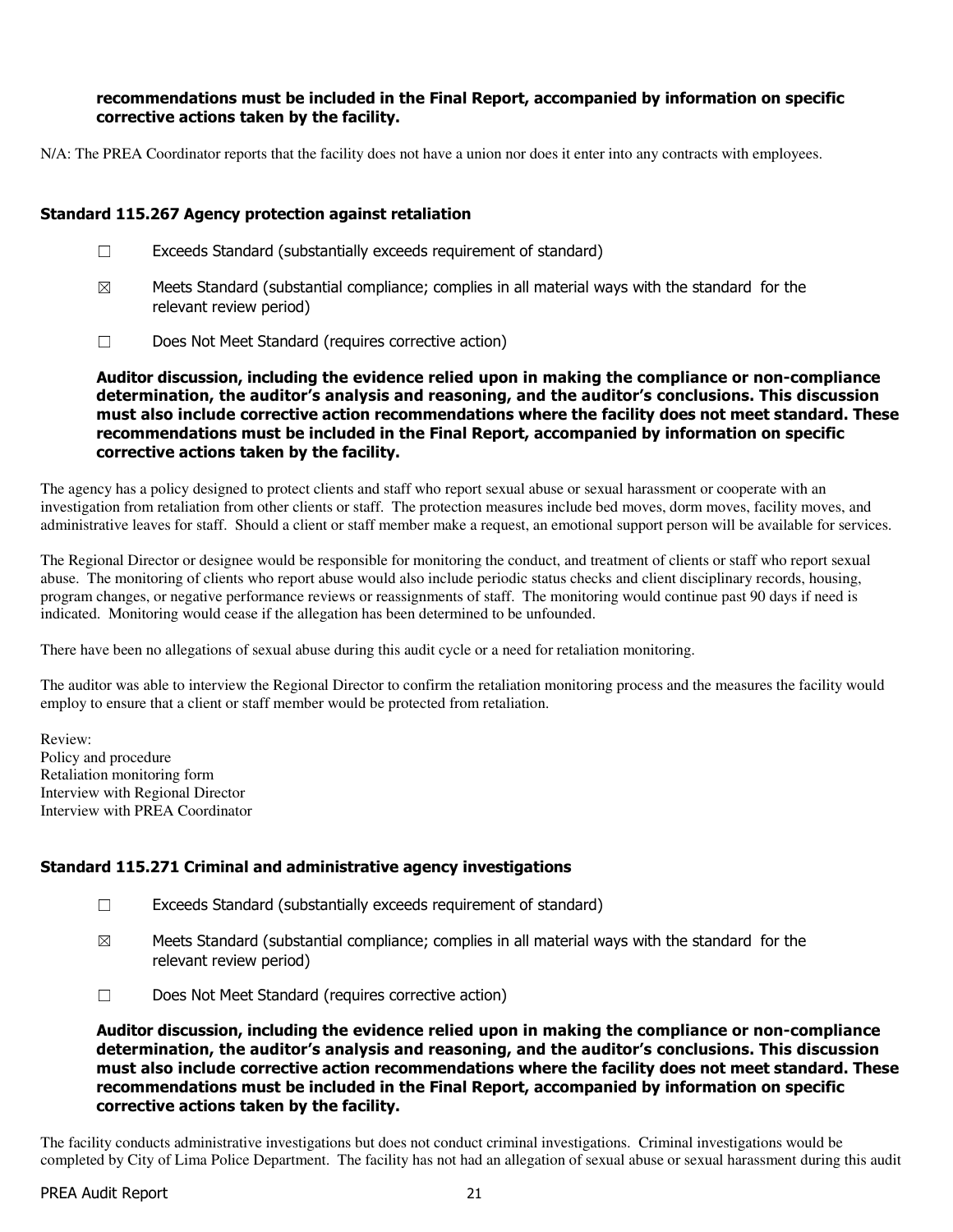cycle.

The facility has a trained administrative investigator and the PREA Coordinator is a trained investigator as well. The agency facilitates a refresher training for all agency administrative investigators each year.

The auditor sat with the PREA Coordinator and the PREA Investigator to review the process for how the investigator completes an investigation. The investigator discussed the review of any camera footage if available, interviewing the alleged victim, witness, and abuser, and review if there has been previous complains made against the suspected abuser. At no time does the investigator use status as a client or staff member to determine credibility. The facility does not use a polygraph examination as part of an administrative investigation. All allegations will receive an administrative investigation regardless of whether the alleged victim or abuser is no longer employed or in the control of the agency.

All allegations are documented on the facility's SecurManage Database System. The report is comprehensive in the information it collects from the beginning to the disposition of the allegation. If a Sexual Abuse Review Team meeting and retaliation monitoring in necessary, the investigator will denote the time of the SART meeting and who is responsible for retaliation monitoring.

The PREA Coordinator confirmed the retention schedule of for as long as the person is incarcerated or employed with the agency plus five years. The Regional Director is responsible for maintaining contact with the legal local authority when the investigation has been referred for criminal investigation.

Review: Policy and procedure Investigation reports Interview with PREA Coordinator Interview with Regional Director

### Standard 115.272 Evidentiary standard for administrative investigations

- ☐ Exceeds Standard (substantially exceeds requirement of standard)
- $\boxtimes$  Meets Standard (substantial compliance; complies in all material ways with the standard for the relevant review period)
- ☐ Does Not Meet Standard (requires corrective action)

Auditor discussion, including the evidence relied upon in making the compliance or non-compliance determination, the auditor's analysis and reasoning, and the auditor's conclusions. This discussion must also include corrective action recommendations where the facility does not meet standard. These recommendations must be included in the Final Report, accompanied by information on specific corrective actions taken by the facility.

By agency policy and confirmed by the investigator and PREA Coordinator interviews, the agency imposes a standard of preponderance of evidence or 51% to substantiate an allegation of sexual abuse or sexual harassment.

The PREA Coordinator reviews all investigations to ensure that the proper determination was met based on the preponderance of evidence criteria.

Review: Policy and procedure Interview with PREA Coordinator

### Standard 115.273 Reporting to residents

- $\boxtimes$  Exceeds Standard (substantially exceeds requirement of standard)
- $\Box$  Meets Standard (substantial compliance; complies in all material ways with the standard for the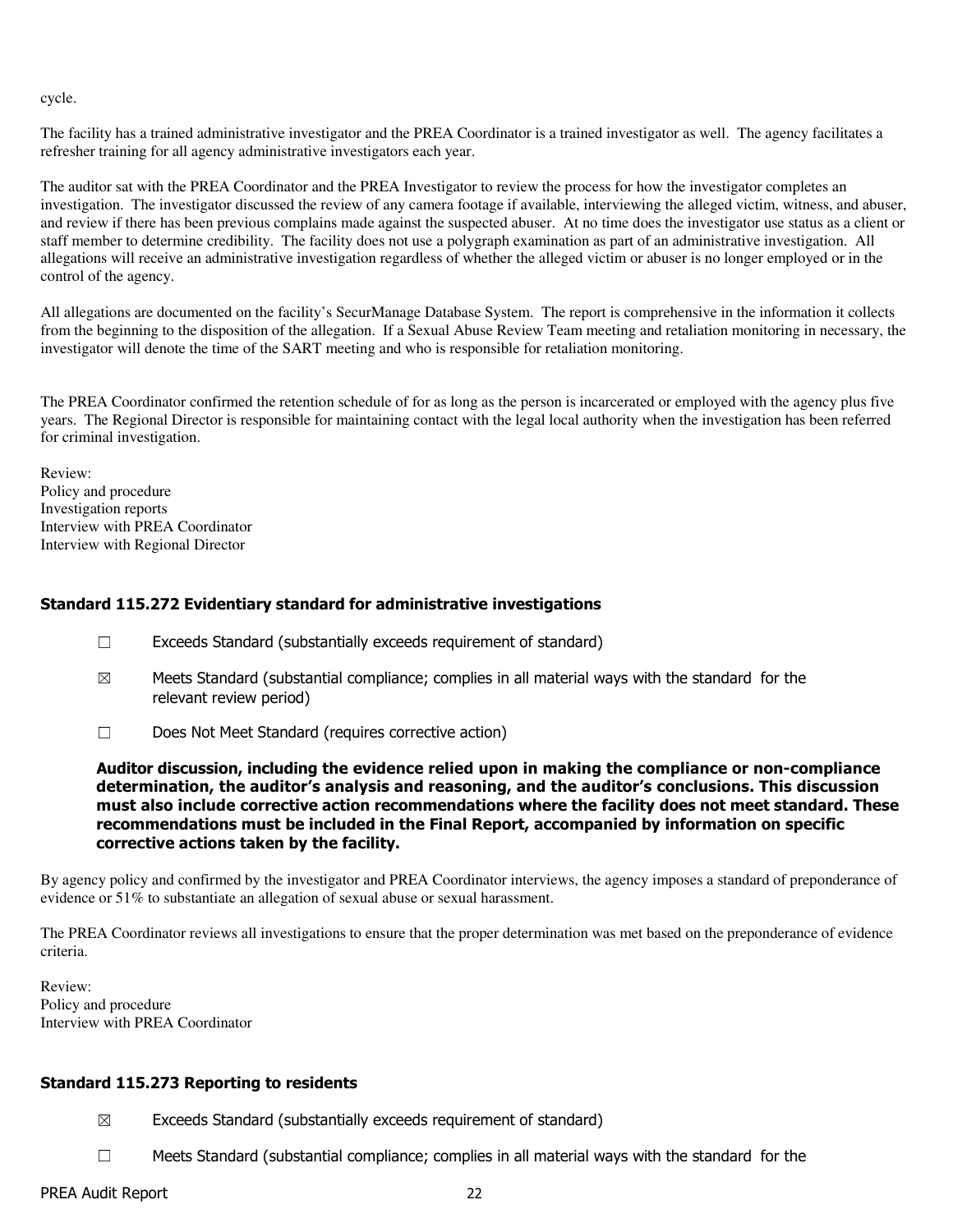relevant review period)

☐ Does Not Meet Standard (requires corrective action)

Auditor discussion, including the evidence relied upon in making the compliance or non-compliance determination, the auditor's analysis and reasoning, and the auditor's conclusions. This discussion must also include corrective action recommendations where the facility does not meet standard. These recommendations must be included in the Final Report, accompanied by information on specific corrective actions taken by the facility.

Alvis House policy requires client notification to any client that alleges sexual abuse or sexual harassment whether that allegation has been determined to be substantiated, unsubstantiated, or unfounded. Should the client be released from the facility before the report is made, every effort is made to notify the client.

Review: Policy and procedure Client notification sample Interview with PREA Coordinator

### Standard 115.276 Disciplinary sanctions for staff

- $\Box$  Exceeds Standard (substantially exceeds requirement of standard)
- $\boxtimes$  Meets Standard (substantial compliance; complies in all material ways with the standard for the relevant review period)
- ☐ Does Not Meet Standard (requires corrective action)

Auditor discussion, including the evidence relied upon in making the compliance or non-compliance determination, the auditor's analysis and reasoning, and the auditor's conclusions. This discussion must also include corrective action recommendations where the facility does not meet standard. These recommendations must be included in the Final Report, accompanied by information on specific corrective actions taken by the facility.

Alvis House outlines its progressive disciplinary plan in its employee handbook. A review of the handbook states that any staff member found to have engaged in sexual abuse will be terminated. Termination or resignations by staff will not void an investigation and any criminal activity will be reported to the legal authority and to any relevant licensing agency. Policy also indicates that the agency will notify law enforcement or any relevant licensing boards of any terminations or resignations based upon violations of the agency's client sexual abuse and sexual harassment prevention policy when such behavior is criminal in nature.

All staff interviewed understood that anyone engaging in sexual harassment will be disciplined according to agency policy and that they would be terminated for participating in sexual abuse. Staff indicated that they are required to report any suspicion to their immediate supervisor and that they would not have any issue reporting a coworker for violation of the zero tolerance policy.

The auditor reviewed agency policy, the employee handbook, and interviewed the PREA Coordinator and Human Resource Generalist to confirm the disciplinary process for employees found to have substantially engaged in sexual harassment or sexual abuse against residents. All agency leadership stated that any employee found to have engaged in sexual harassment will be immediately terminated from the facility and employees found to have engaged in sexual abuse will be immediately terminated and law enforcement would be notified.

Review: Policy and procedure Employee handbook Interview with random staff Interview with PREA Coordinator Interview with Human Resource Generalist Review of employee files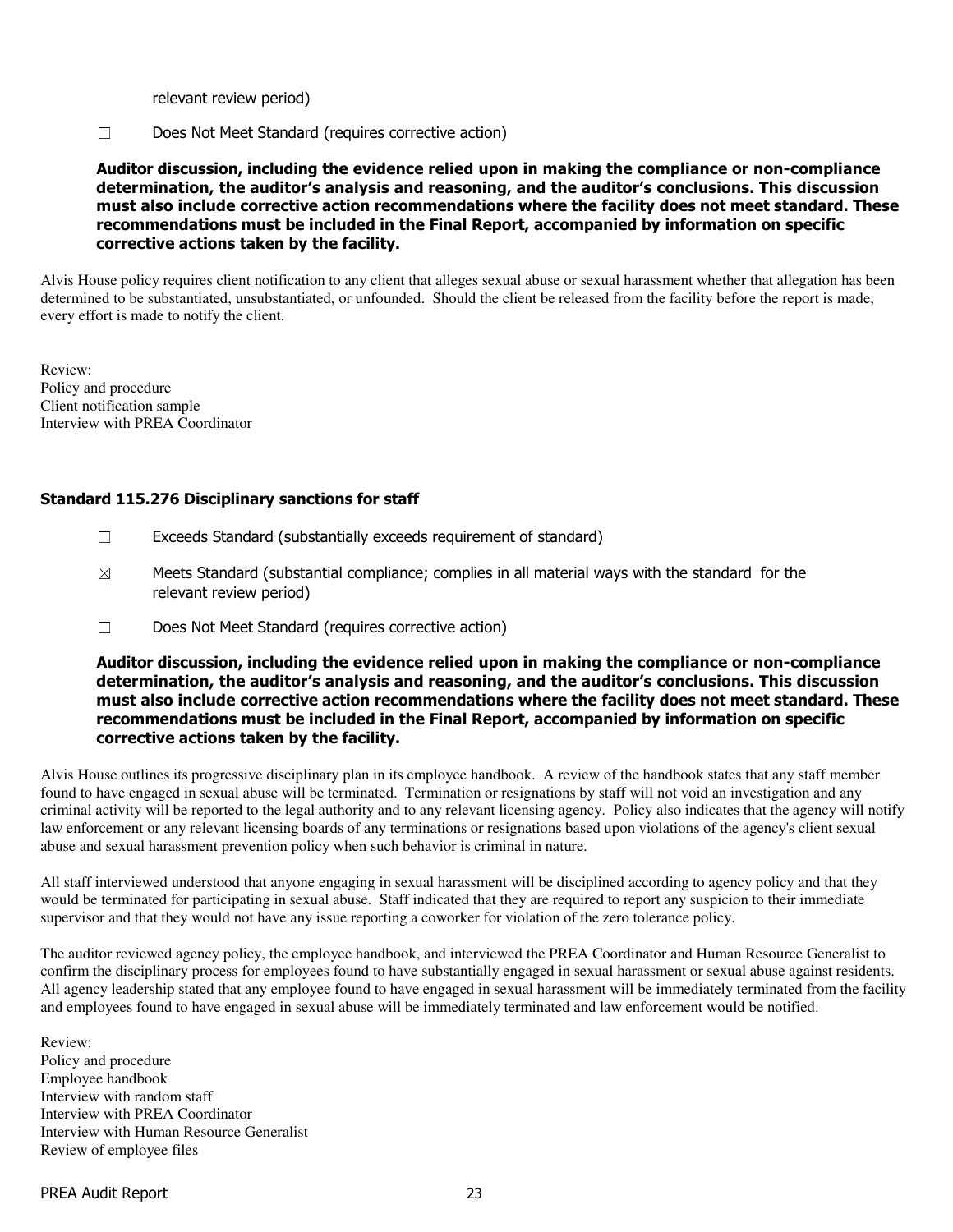### Standard 115.277 Corrective action for contractors and volunteers

- $\Box$  Exceeds Standard (substantially exceeds requirement of standard)
- $\boxtimes$  Meets Standard (substantial compliance; complies in all material ways with the standard for the relevant review period)
- ☐ Does Not Meet Standard (requires corrective action)

Auditor discussion, including the evidence relied upon in making the compliance or non-compliance determination, the auditor's analysis and reasoning, and the auditor's conclusions. This discussion must also include corrective action recommendations where the facility does not meet standard. These recommendations must be included in the Final Report, accompanied by information on specific corrective actions taken by the facility.

All contractors and volunteers are made aware of the agency's zero tolerance policy toward sexual abuse and sexual harassment. Each must participate in PREA training where they will be taught how to prevent, detect, respond, and report sexual harassment and sexual abuse.

The PREA Coordinator discussed how contractors/volunteers are trained and the process for ensuring everyone is aware of the Zero Tolerance policy.

The facility has not had an allegation of sexual abuse or sexual harassment against a contractor or volunteer during this audit cycle.

Review: Policy and procedure Contractor training verification Interview with PREA Coordinator

### Standard 115.278 Disciplinary sanctions for residents

- $\Box$  Exceeds Standard (substantially exceeds requirement of standard)
- $\boxtimes$  Meets Standard (substantial compliance; complies in all material ways with the standard for the relevant review period)
- ☐ Does Not Meet Standard (requires corrective action)

Auditor discussion, including the evidence relied upon in making the compliance or non-compliance determination, the auditor's analysis and reasoning, and the auditor's conclusions. This discussion must also include corrective action recommendations where the facility does not meet standard. These recommendations must be included in the Final Report, accompanied by information on specific corrective actions taken by the facility.

The facility has an appropriate policy that disciplines clients for a substantiated allegation of sexual abuse or sexual harassment or for a criminal finding of guilt for sexual abuse or harassment. The facility has not had an allegation of client on client sexual abuse or sexual harassment, nor have they had a guilty finding in a criminal investigation of client on client sexual abuse or sexual harassment during this audit cycle.

The client handbook clearly defines the agency's rule violations and the possible sanctions. Each client is given a handbook at intake and staff reviews the handbook, specifically the disciplinary policies, with each client.

During client interviews, all clients stated that they received a handbook at intake and that staff reviewed the disciplinary policies with them. Each client was able to identify the sanctions that accompany a substantiated allegation of sexual abuse or sexual harassment or a criminal finding of guilt.

PREA Audit Report 24 Review: Policy and procedure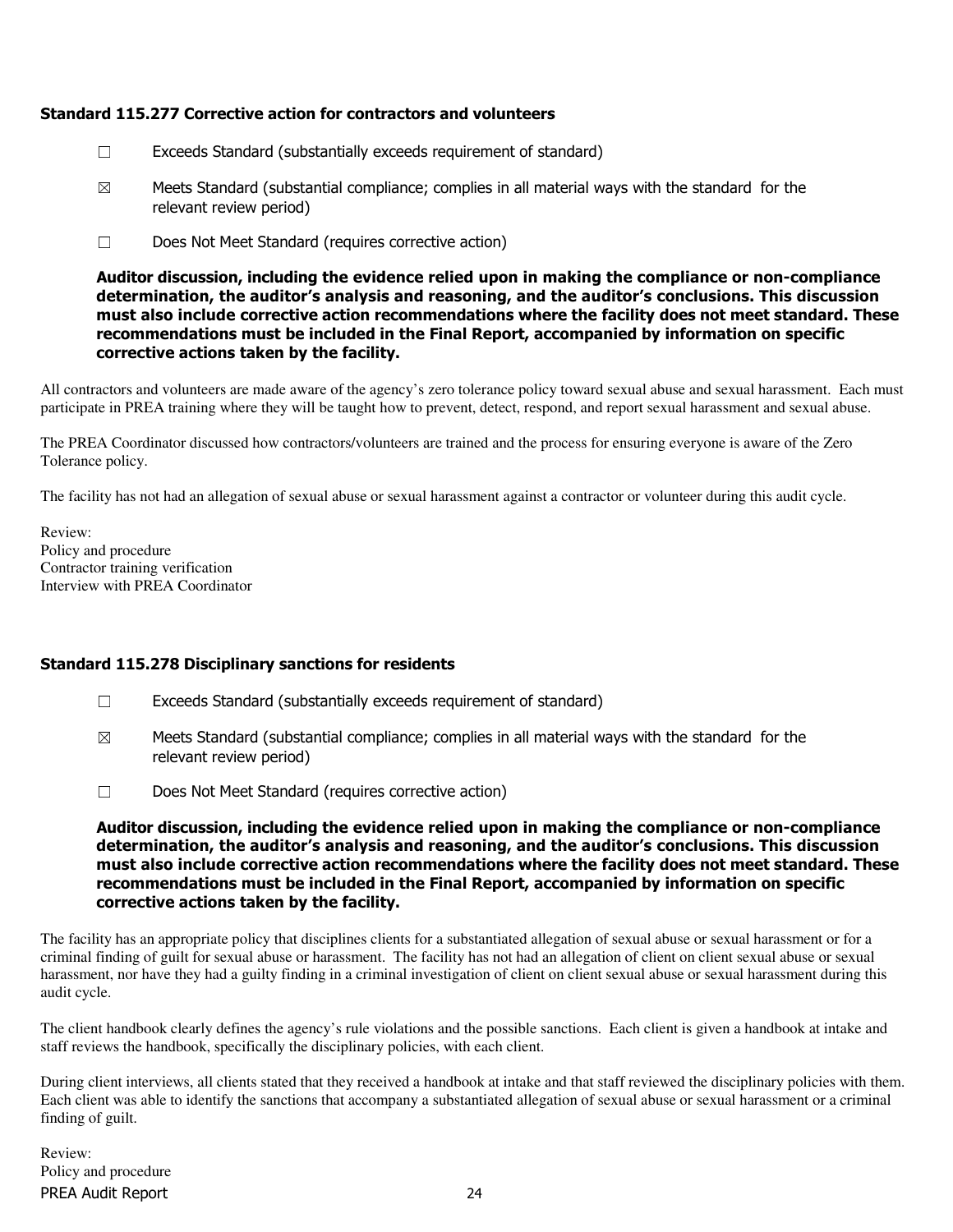Client handbook Interviews with random clients Interview with PREA Coordinator

#### Standard 115.282 Access to emergency medical and mental health services

- ☐ Exceeds Standard (substantially exceeds requirement of standard)
- $\boxtimes$  Meets Standard (substantial compliance; complies in all material ways with the standard for the relevant review period)
- ☐ Does Not Meet Standard (requires corrective action)

Auditor discussion, including the evidence relied upon in making the compliance or non-compliance determination, the auditor's analysis and reasoning, and the auditor's conclusions. This discussion must also include corrective action recommendations where the facility does not meet standard. These recommendations must be included in the Final Report, accompanied by information on specific corrective actions taken by the facility.

After an incident of sexual abuse or sexual assault, victims are offered unimpeded access to emergency medical treatment and crisis intervention services. These services would be provided by qualified practitioners who would determine the appropriate scope of services. Medical services would be provided by St. Rita's Medical Center and mental health, crisis intervention, or advocacy services would be provided by Crisis Victim Services. Clients would be given timely information about and timely access to emergency contraception and sexually transmitted infections prophylaxis. All services are offered free of charge to clients.

The victim's mental health will be evaluated by the agency clinician within 48 hours of alleged abuse. The clinician will update the PREA Coordinator on the victim's status every 24 hours until ending monitoring is appropriate.

Alvis House staff are trained on the appropriate response to an incident of sexual abuse or sexual assault during monthly staff meetings. A review of first responder duties as well as the Sexual Abuse, Assault, Harassment Response Procedure is conducted during one of these meetings.

A review of allegation investigation forms shows that staff would offer clients the opportunity to receive medical and mental health care if appropriate.

Review: Policy and procedure Sexual Abuse, Assault, Harassment Response Procedure Training roster Investigation report form Interview with PREA Coordinator Interview with Regional Director Interview with random staff

### Standard 115.283 Ongoing medical and mental health care for sexual abuse victims and abusers

- ☐ Exceeds Standard (substantially exceeds requirement of standard)
- $\boxtimes$  Meets Standard (substantial compliance; complies in all material ways with the standard for the relevant review period)
- ☐ Does Not Meet Standard (requires corrective action)

Auditor discussion, including the evidence relied upon in making the compliance or non-compliance determination, the auditor's analysis and reasoning, and the auditor's conclusions. This discussion must also include corrective action recommendations where the facility does not meet standard. These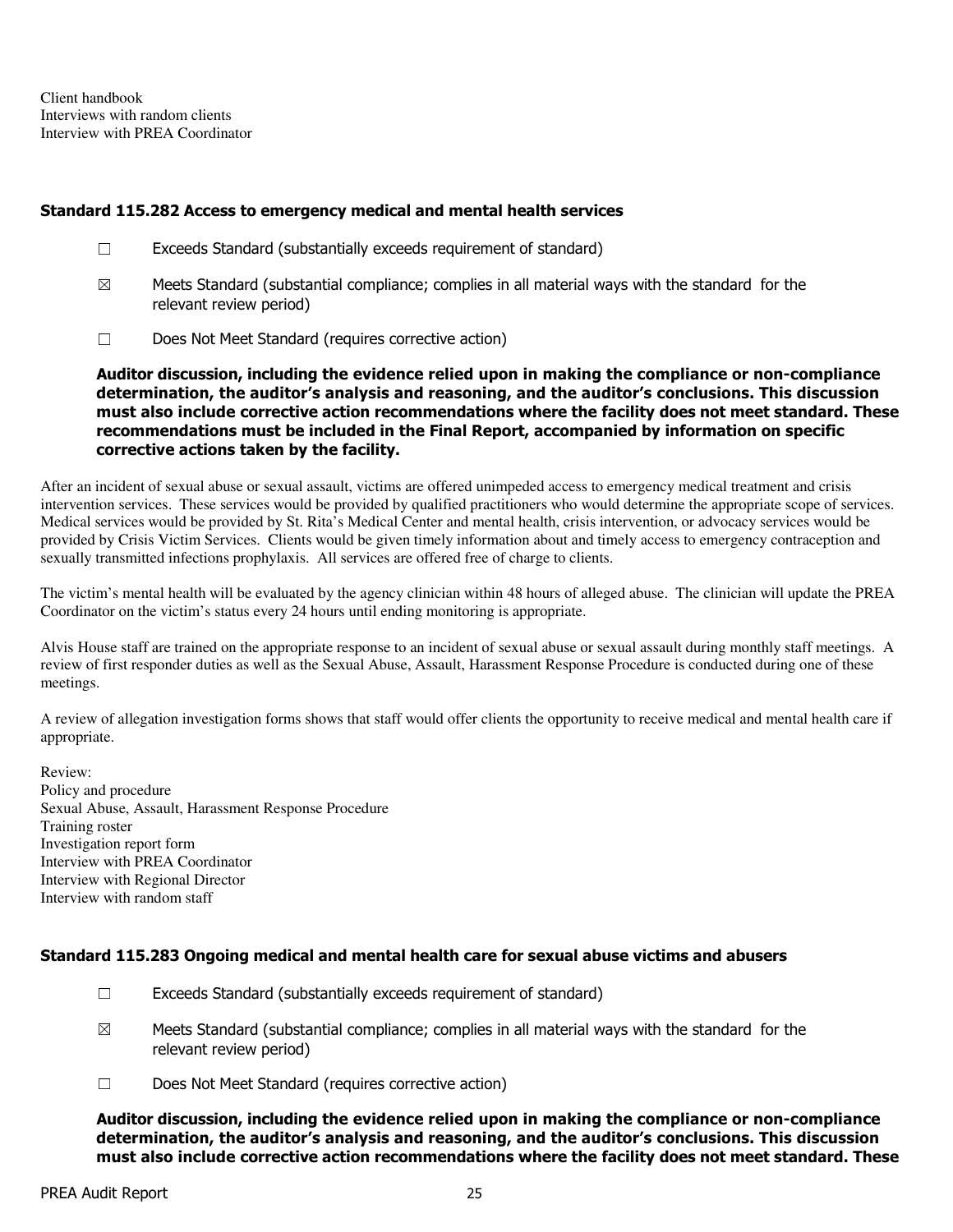#### recommendations must be included in the Final Report, accompanied by information on specific corrective actions taken by the facility.

The facility offers community medical and counseling services for clients who have been sexually abused in a prison, jail, lockup, or juvenile facility. The treatment includes testing for sexually transmitted diseases. Treatment is offered to all known client to client abusers within 60 days of learning such history. All treatment is offered free of charge. The facility has not had a report of any known client to client abuser.

Staff are trained on the Sexual Abuse, Assault, Harassment Response Procedure. This plan outlines how staff is to offer unimpeded access to both emergency and ongoing medical and mental health care. Ongoing medical and mental health care will be at the discretion of the medical provider and is again at no cost to the resident.

The PREA initial screening and rescreening along with other intake documentation are reviewed to determine if a client has abused others while in a correctional setting. If a client indicates or has a report that indicates that he has in fact abused another client while in a correctional setting, the agency's clinician would meet with the client to determine if additional treatment or a referral for community treatment is necessary.

Review: Policy and procedure Sexual Abuse, Assault, Harassment Response Procedure MOU with Crisis Victim Services Training roster Interview with PREA Coordinator Interview with Regional Director Interview with random staff

### Standard 115.286 Sexual abuse incident reviews

- $\Box$  Exceeds Standard (substantially exceeds requirement of standard)
- $\boxtimes$  Meets Standard (substantial compliance; complies in all material ways with the standard for the relevant review period)
- ☐ Does Not Meet Standard (requires corrective action)

Auditor discussion, including the evidence relied upon in making the compliance or non-compliance determination, the auditor's analysis and reasoning, and the auditor's conclusions. This discussion must also include corrective action recommendations where the facility does not meet standard. These recommendations must be included in the Final Report, accompanied by information on specific corrective actions taken by the facility.

Alvis house has an agency policy on a review of all substantiated or unsubstantiated allegations of sexual abuse within 30 days of the conclusion of the investigation. The review team includes the PREA Coordinator, Facility Manager, Facility Director, Vice President of Agency Programs, CQI Director, Clinical staff, and any other staff member deemed necessary.

The team would review agency policies and practices, training, staffing plan, and physical vulnerabilities. This includes whether a change in policy or practice will better prevent, detect, or respond to sexual abuse; if the incident or allegation was motivated by race, ethnicity, gender identity, gang affiliation, or any other group dynamic; if any physical barriers in the area enabled the abuse; adequacy of staffing levels; and whether monitoring technology should be deployed or augmented to supplement supervision by staff.

OhioLink-Lima has no allegations of sexual abuse or sexual assault during this audit cycle that would require a SART review. The auditor review the paper work and process of a SART review with the Regional Director and the PREA Coordinator. The Coordinator would ensure that any recommendations were implemented by the Regional Director.

Review: Policy and procedure SART review forms Interview with PREA Coordinator Interview with Regional Director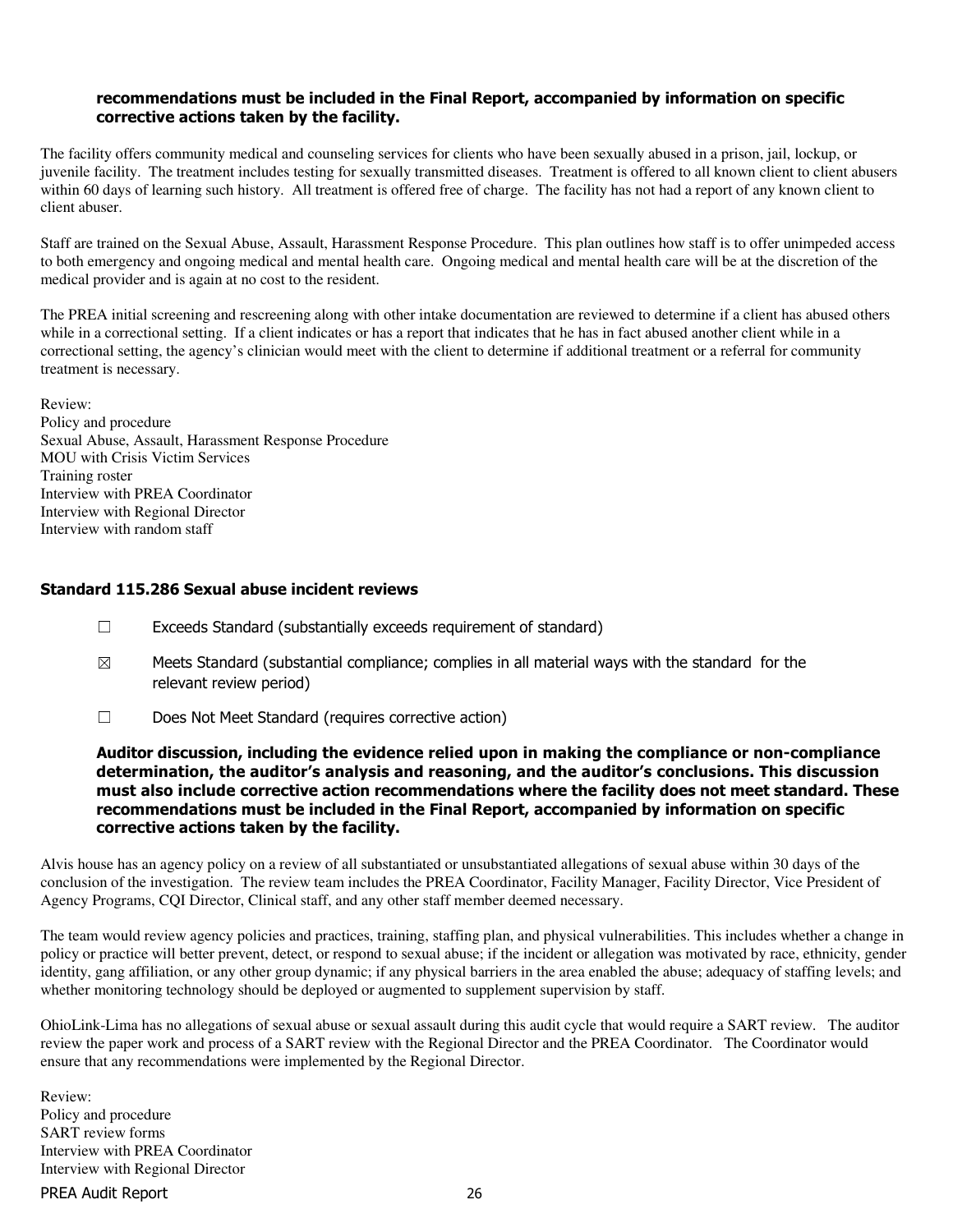### Standard 115.287 Data collection

- ☐ Exceeds Standard (substantially exceeds requirement of standard)
- $\boxtimes$  Meets Standard (substantial compliance; complies in all material ways with the standard for the relevant review period)
- ☐ Does Not Meet Standard (requires corrective action)

#### Auditor discussion, including the evidence relied upon in making the compliance or non-compliance determination, the auditor's analysis and reasoning, and the auditor's conclusions. This discussion must also include corrective action recommendations where the facility does not meet standard. These recommendations must be included in the Final Report, accompanied by information on specific corrective actions taken by the facility.

The facility directors are responsible for collecting the data for every allegation of sexual abuse and sexual harassment at the facility for each calendar year. The facility is using the Department of Justice Survey of Sexual Violence IV as the collection instrument. The information from this report is aggregated and listed in the agency's annual PREA report and the report is posted on the facility's website.

The PREA Coordinator reports the records retention schedule for information collected is ten years.

The Justice Department has not requested this information from the agency.

Review: Policy and procedure Annual PREA report Agency website (www.alvis180.org) Survey of Sexual Violence IV report Interview with PREA Coordinator

### Standard 115.288 Data review for corrective action

- ☐ Exceeds Standard (substantially exceeds requirement of standard)
- $\boxtimes$  Meets Standard (substantial compliance; complies in all material ways with the standard for the relevant review period)
- ☐ Does Not Meet Standard (requires corrective action)

#### Auditor discussion, including the evidence relied upon in making the compliance or non-compliance determination, the auditor's analysis and reasoning, and the auditor's conclusions. This discussion must also include corrective action recommendations where the facility does not meet standard. These recommendations must be included in the Final Report, accompanied by information on specific corrective actions taken by the facility.

The agency has a policy requiring the PREA Coordinator to publish an annual PREA report. The report contains details on how the facility assess and improves the effectiveness of its sexual abuse prevention, detection, and response policies, practices, and training. The report identifies problem areas and corrective action along with the corrections from prior years. The report also includes an assessment of the agency's progress in addressing sexual abuse.

A review of the report shows the facility documented the required information as well as a comparison to last year's allegation demographics and corrective actions. The report list the ways the agency has addressed issues and its overall progress toward addressing sexual abuse.

The report is posted on the agency's website (https://alvis180.org) and includes reports from previous years. The report does not include any